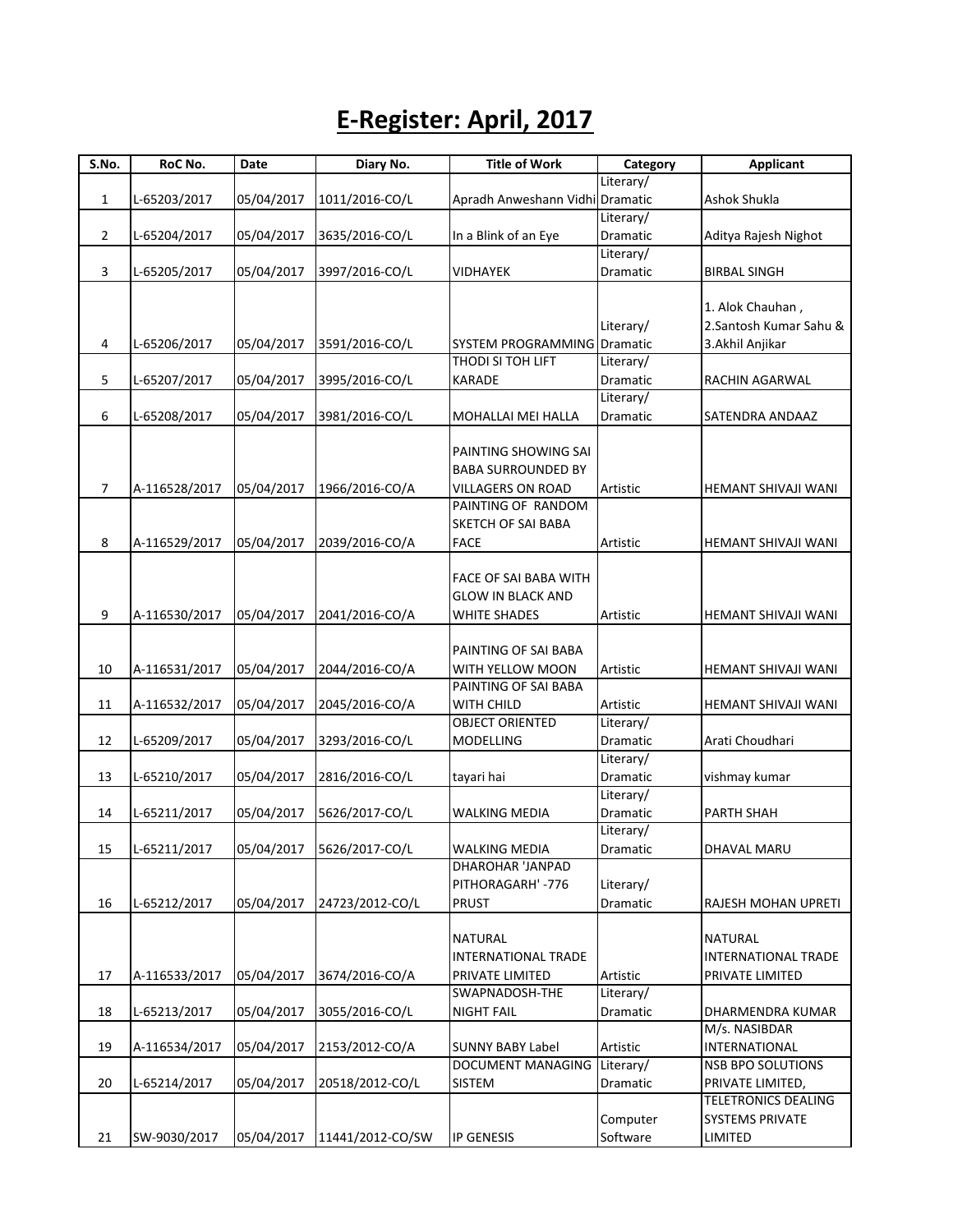| S.No. | RoC No.       | Date       | Diary No.                               | <b>Title of Work</b>     | Category        | <b>Applicant</b>               |
|-------|---------------|------------|-----------------------------------------|--------------------------|-----------------|--------------------------------|
|       |               |            |                                         |                          | Computer        | <b>LARSEN AND TOUBRO</b>       |
| 22    | SW-9031/2017  | 05/04/2017 | 31747/2013-CO/SW                        | EIP-HRM                  | Software        | <b>LTD</b>                     |
|       |               |            |                                         | All Roads Lead To Divine | Literary/       |                                |
| 23    | L-65215/2017  | 05/04/2017 | 9230/2012-CO/L                          | Dome                     | Dramatic        | <b>Mexus Education Pvt Ltd</b> |
|       |               |            |                                         |                          | Literary/       | Mr. Ganesh Keshav              |
| 24    | L-65216/2017  | 05/04/2017 | 13155/2015-CO/L                         | Metallurgy               | Dramatic        | Kadam                          |
|       |               |            |                                         |                          |                 |                                |
|       |               |            |                                         |                          |                 | SUBHASH SHARMA S/o.            |
| 25    | A-116535/2017 | 05/04/2017 | 2731/2016-CO/A                          | S.R.B. BASANTA'          | Artistic        | SH. MOHAN SINGH                |
|       |               |            |                                         |                          |                 | PRATEEK JETWANI S/O.           |
|       |               |            |                                         |                          |                 | SH. GIRDHARI D                 |
| 26    | A-116536/2017 | 05/04/2017 | 2730/2016-CO/A                          | AAINA                    | Artistic        | <b>JETWANI</b>                 |
|       |               |            |                                         |                          |                 |                                |
|       |               |            |                                         |                          |                 | BHARAT MITTAL S/O. SH.         |
| 27    | A-116537/2017 | 05/04/2017 | 2728/2016-CO/A                          | JINDAL PLATINUM          | Artistic        | SHANKER LAL MITTAL             |
| 28    | A-116538/2017 | 05/04/2017 | 2699/2016-CO/A                          | BE with Logo             | Artistic        | MRS. RITU DESWAL               |
|       |               |            |                                         |                          |                 |                                |
| 29    | A-116539/2017 | 05/04/2017 | 2797/2016-CO/A                          | Rangoonwala              | Artistic        | AJIT KUMAR BIHANI              |
|       |               |            |                                         |                          |                 |                                |
|       |               |            |                                         | Process Based Approach   |                 |                                |
|       |               |            |                                         | to Operational Risk      | Literary/       | Kannan Subramanian             |
| 30    | L-65217/2017  | 05/04/2017 | 4087/2015-CO/L                          | Management               | <b>Dramatic</b> | Ramakrishnan                   |
|       |               |            |                                         |                          |                 |                                |
|       |               |            |                                         |                          |                 | HANUMAN MATHURIA               |
|       |               |            |                                         |                          |                 | S/o. SH. KAILASH CHAND         |
| 31    | A-116540/2017 | 05/04/2017 | 2705/2016-CO/A                          | KAMAL                    | Artistic        | <b>MATHURIA</b>                |
|       |               |            |                                         |                          | Literary/       |                                |
| 32    | L-65218/2017  | 05/04/2017 | 12938/2015-CO/L                         | Reminiscence             | Dramatic        | Devika Das                     |
|       |               |            |                                         |                          | Literary/       | <b>VIJAY ASHOK</b>             |
| 33    | L-65219/2017  | 05/04/2017 | 12765/2015-CO/L                         | BAAISKEE                 | Dramatic        | <b>INDUSHOKAI</b>              |
|       |               |            |                                         |                          | Literary/       |                                |
| 34    | L-65220/2017  | 05/04/2017 | 2802/2016-CO/L                          | Aamchi Raikarwadi        | Dramatic        | Avinash Palkar                 |
| 35    | A-116541/2017 | 05/04/2017 | 2714/2016-CO/A                          | WILLUMINATI              | Artistic        | Abhinay Kareshiya              |
|       |               |            |                                         |                          |                 | Navnath Dattatray              |
| 36    | A-116542/2017 | 05/04/2017 | 1531/2016-CO/A                          | Sai Baba Photo 2         | Artistic        | Wakchaure                      |
|       |               |            |                                         |                          |                 | Navnath Dattatray              |
|       |               |            |                                         |                          |                 |                                |
| 37    | A-116543/2017 | 05/04/2017 | 1537/2016-CO/A                          | Sai Baba Photo 3         | Artistic        | Wakchaure                      |
|       |               |            |                                         |                          |                 | Navnath Dattatray              |
| 38    |               |            | A-116544/2017 05/04/2017 1528/2016-CO/A | Sai Baba Photo 1         | Artistic        | Wakchaure                      |
| 39    | A-116545/2017 | 05/04/2017 | 1633/2016-CO/A                          | Aakar Neon               | Artistic        | Aakar Neon                     |
|       |               |            |                                         |                          |                 |                                |
|       |               |            |                                         | Ae Naojavaano Tumhein    | Literary/       |                                |
| 40    | L-65221/2017  | 05/04/2017 | 1833/2016-CO/L                          | Hai Salaam               | Dramatic        | Dinesh Manpuri                 |
|       |               |            |                                         | ART OF BEAUTYFUL         | Literary/       |                                |
| 41    | L-65222/2017  | 05/04/2017 | 1904/2016-CO/L                          | <b>MAKEUP</b>            | Dramatic        | AMI A TANK                     |
|       |               |            |                                         |                          | Literary/       |                                |
| 42    | L-65223/2017  | 05/04/2017 | 3509/2016-CO/L                          | <b>DESTINY</b>           | Dramatic        | <b>RAHUL LAMBA</b>             |
|       |               |            |                                         |                          | Literary/       |                                |
| 43    | L-65224/2017  | 05/04/2017 | 4515/2016-CO/L                          | YUNG J-NA RAY SHUN       | Dramatic        | <b>BAKI Bharath Bhushan</b>    |
|       |               |            |                                         | SHREE COLLECTIONS        |                 |                                |
|       |               |            |                                         | WITH DEVICE OF           |                 |                                |
| 44    | A-116546/2017 | 05/04/2017 | 4117/2016-CO/A                          | <b>DIAMOND</b>           | Artistic        | SHANTILAL DESAI                |
|       |               |            |                                         |                          |                 |                                |
|       |               |            |                                         |                          | Literary/       |                                |
| 45    | L-65225/2017  | 05/04/2017 | 4138/2016-CO/L                          | KADAL CAAKRAM            | Dramatic        | N SAIRAMAN                     |
| 46    | A-116547/2017 | 05/04/2017 | 4112/2016-CO/A                          | <b>GBG TIP TOP</b>       | Artistic        | <b>SUBRATA SAHA</b>            |
| 47    | A-116547/2017 | 05/04/2017 | 4112/2016-CO/A                          | GBG TIP TOP              | Artistic        | DEBBRATA SAHA                  |
|       |               |            |                                         |                          | Literary/       | KARANVEER SINGH                |
| 48    | L-65226/2017  | 05/04/2017 | 4132/2016-CO/L                          | OKK CARS                 | Dramatic        | <b>KAMRA</b>                   |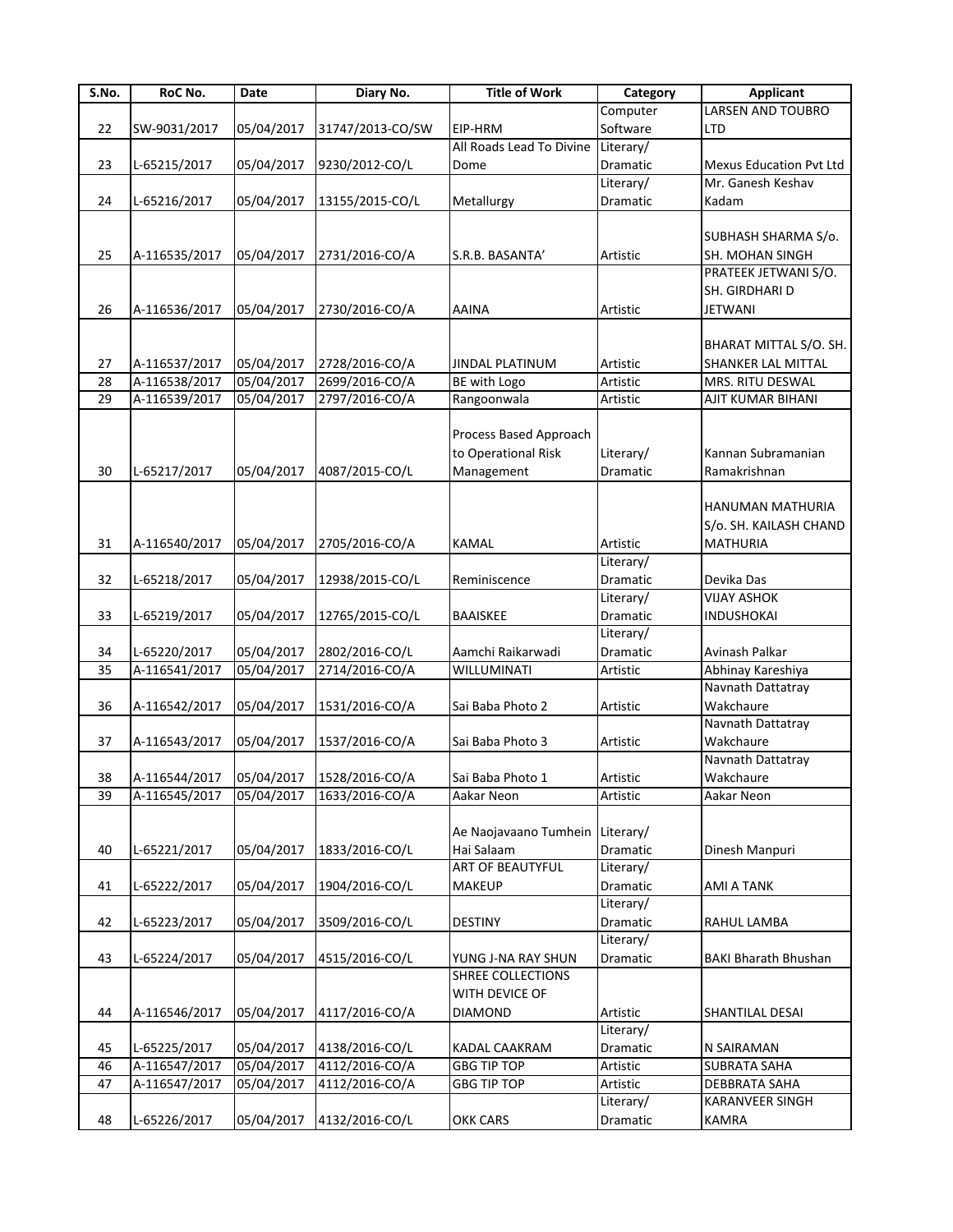| S.No. | RoC No.                  | <b>Date</b> | Diary No.       | <b>Title of Work</b>                              | Category        | <b>Applicant</b>                    |
|-------|--------------------------|-------------|-----------------|---------------------------------------------------|-----------------|-------------------------------------|
|       |                          |             |                 | Your Health Record on                             | Literary/       |                                     |
| 49    | L-65227/2017             | 05/04/2017  | 2996/2016-CO/L  | Your Mobile App                                   | Dramatic        | Padam Vijay Krishna                 |
|       |                          |             |                 |                                                   | Literary/       |                                     |
| 50    | L-65228/2017             | 05/04/2017  | 53579/2014-CO/L | Killing Justice                                   | Dramatic        | Kalyan Banerjee                     |
| 51    | A-116548/2017            | 05/04/2017  | 4118/2016-CO/A  | AKASH                                             | Artistic        | <b>DILIP KUMAR SHAW</b>             |
|       |                          |             |                 |                                                   |                 |                                     |
|       |                          |             |                 | Supply Chain                                      | Literary/       | The Development                     |
| 52    | L-65229/2017             | 05/04/2017  | 213/2016-CO/L   | Management                                        | Dramatic        | <b>Commissioner MSME</b>            |
| 53    | A-116549/2017            | 05/04/2017  | 2697/2016-CO/A  | <b>BRUSH EFFECT</b>                               | Artistic        | MRS. RITU DESWAL                    |
|       |                          |             |                 | <b>MANGAL NAMKEEN</b>                             |                 |                                     |
| 54    | A-116550/2017            | 06/04/2017  | 3825/2016-CO/A  | <b>ARTISTIC LABEL</b>                             | Artistic        | <b>MANGAL SINGH</b>                 |
|       |                          |             |                 | Pradnya's PLPN                                    | Literary/       |                                     |
| 55    | L-65230/2017             | 06/04/2017  | 3494/2016-CO/L  | Objective Physics - II                            | Dramatic        | Nikita Publication                  |
|       |                          |             |                 | 1 NO. KISHAN BIRI WITH                            |                 |                                     |
|       |                          |             |                 | <b>DEVICE OF</b>                                  |                 |                                     |
|       |                          |             |                 | PROPRIETORS UNCLE                                 |                 |                                     |
| 56    | A-116551/2017            | 06/04/2017  | 3828/2016-CO/A  | FACE AS PER LABEL                                 | Artistic        | MD MOSLEUDDIN                       |
|       |                          |             |                 |                                                   |                 |                                     |
|       |                          |             |                 | EK SHAAM MANDI                                    |                 |                                     |
|       |                          |             |                 | HOUSE KI SANGHARSH                                | Literary/       |                                     |
| 57    | L-65231/2017             | 06/04/2017  | 3822/2016-CO/L  | JAARI HAI                                         | <b>Dramatic</b> | <b>VIJAY KUMAR DOGRA</b>            |
|       |                          |             |                 | JAI SHREE RAM TILKUT                              |                 |                                     |
| 58    | A-116552/2017            | 06/04/2017  | 3826/2016-CO/A  | <b>BHANDAR</b>                                    | Artistic        | AJAY KUMAR KESHRI                   |
|       |                          |             |                 |                                                   |                 | M/S. SHILPA                         |
| 59    | A-116553/2017            | 06/04/2017  | 3824/2016-CO/A  | <b>KENT LABEL</b>                                 | Artistic        | <b>ELECTRICALS</b>                  |
|       |                          |             |                 |                                                   |                 |                                     |
|       |                          |             |                 |                                                   |                 | M/S. TORUNSKIE                      |
|       |                          |             |                 |                                                   |                 | ZAKLADY MATERIALOW                  |
| 60    | A-116554/2017            | 06/04/2017  | 1871/2016-CO/A  | <b>SENI LADY</b>                                  | Artistic        | <b>OPATRUNKOWYCH</b>                |
|       |                          |             |                 |                                                   |                 |                                     |
|       |                          |             |                 |                                                   |                 | M/S. TORUNSKIE                      |
|       |                          |             |                 |                                                   |                 | ZAKLADY MATERIALOW                  |
|       |                          |             |                 |                                                   |                 | OPATRUNKOWYCH,                      |
| 61    | A-116555/2017            | 06/04/2017  | 1870/2016-CO/A  | <b>SUPER SENI</b>                                 | Artistic        | SPOKLA AKCYJNA                      |
|       |                          |             |                 |                                                   |                 | <b>GOVIND PRASAD</b>                |
| 62    | A-116556/2017            | 06/04/2017  | 3397/2016-CO/A  | es                                                | Artistic        | AGARWAL                             |
|       |                          |             |                 |                                                   |                 | <b>GOVIND PRASAD</b>                |
| 63    |                          |             |                 |                                                   |                 | AGARWAL                             |
|       | A-116557/2017 06/04/2017 |             | 3395/2016-CO/A  | <b>GOVIND SARLA</b>                               | Artistic        | <b>GOVIND PRASAD</b>                |
| 64    | A-116558/2017            |             | 3394/2016-CO/A  | CS                                                | Artistic        | AGARWAL                             |
|       |                          | 06/04/2017  |                 |                                                   |                 | 1. AMIT PURI & 2. MANIK             |
| 65    |                          |             |                 |                                                   |                 |                                     |
|       | A-116559/2017            | 06/04/2017  | 2465/2016-CO/A  | DEVICE OF MAN                                     | Artistic        | <b>MOHAN PURI</b><br>M/S. TODAY TEA |
| 66    |                          |             |                 |                                                   |                 |                                     |
|       | A-116560/2017            | 06/04/2017  | 2436/2016-CO/A  | <b>TODAY PREMIUM</b><br><b>Wise One Beginners</b> | Artistic        | LIMITED                             |
|       |                          |             |                 |                                                   |                 |                                     |
|       |                          |             |                 | Level C2 Activity                                 | Literary/       |                                     |
| 67    | L-65232/2017             | 06/04/2017  | 3413/2016-CO/L  | Workbook                                          | Dramatic        | WISE ONE LEARNING LLP               |
|       |                          |             |                 | Wise One Beginners                                |                 |                                     |
|       |                          |             |                 | Level B3 Activity                                 | Literary/       |                                     |
| 68    | L-65233/2017             | 06/04/2017  | 3416/2016-CO/L  | Workbook                                          | Dramatic        | WISE ONE LEARNING LLP               |
|       |                          |             |                 |                                                   |                 |                                     |
|       |                          |             |                 | JK SUPER DRIVE Speedy                             |                 |                                     |
| 69    | A-116561/2017            | 06/04/2017  | 2986/2016-CO/A  | <b>Effortless Tool</b>                            | Artistic        | JK FILES (INDIA) LIMITED            |
|       |                          |             |                 |                                                   |                 |                                     |
|       |                          |             |                 | JK SUPER DRIVE Speedy                             |                 |                                     |
| 70    | A-116562/2017            | 06/04/2017  | 2985/2016-CO/A  | <b>Effortless Tool</b>                            | Artistic        | JK FILES (INDIA) LIMITED            |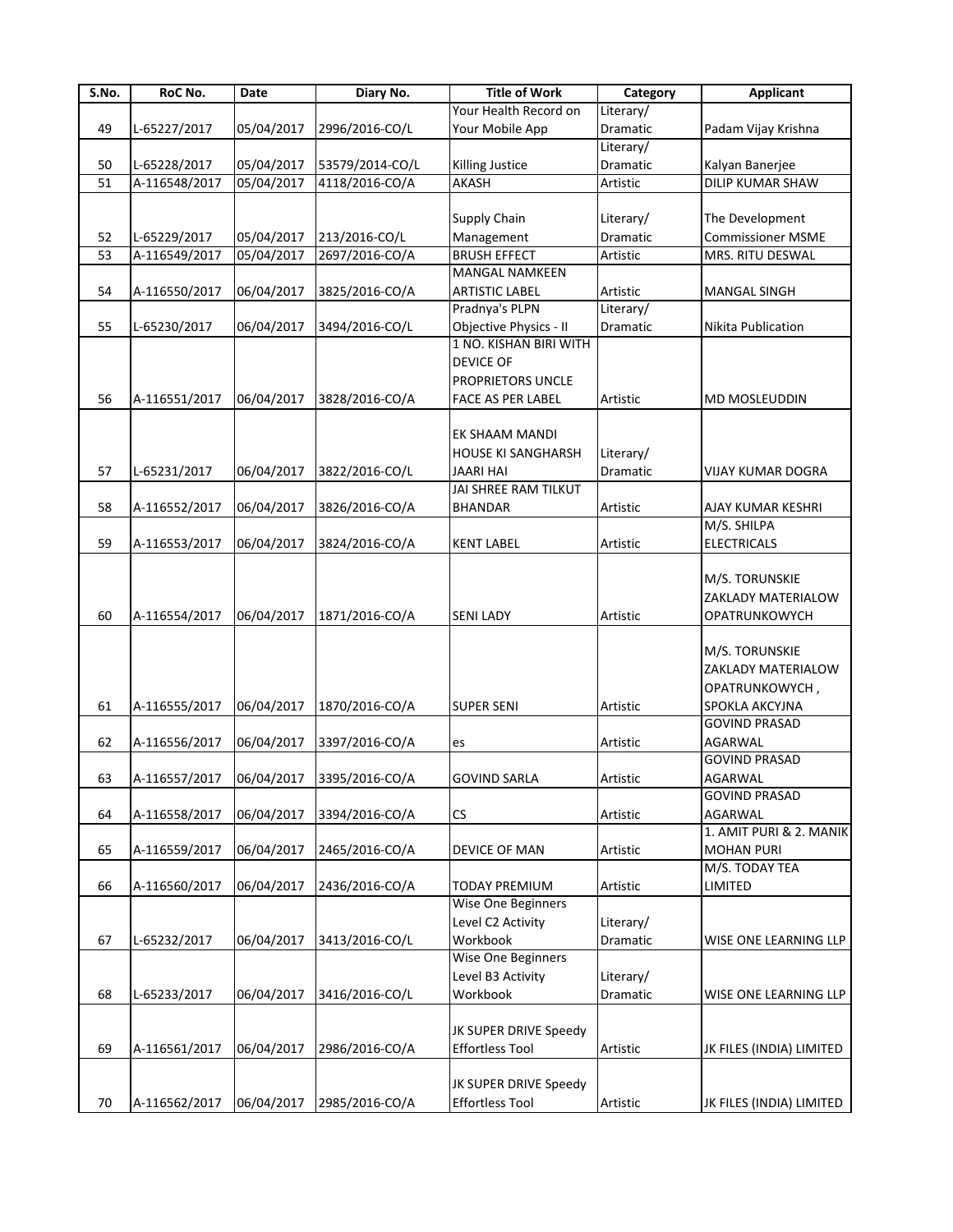| S.No. | RoC No.       | Date       | Diary No.       | <b>Title of Work</b>         | Category  | <b>Applicant</b>               |
|-------|---------------|------------|-----------------|------------------------------|-----------|--------------------------------|
|       |               |            |                 |                              |           |                                |
|       |               |            |                 | JK SUPER DRIVE Speedy        |           |                                |
| 71    | A-116563/2017 | 06/04/2017 | 2987/2016-CO/A  | <b>Effortless Tool</b>       | Artistic  | JK FILES (INDIA) LIMITED       |
|       |               |            |                 |                              |           |                                |
|       |               |            |                 | JK SUPER DRIVE Speedy        |           |                                |
| 72    | A-116564/2017 | 06/04/2017 | 2984/2016-CO/A  | <b>Effortless Tool</b>       | Artistic  | JK FILES (INDIA) LIMITED       |
|       |               |            |                 |                              |           |                                |
| 73    | A-116565/2017 | 06/04/2017 | 2980/2016-CO/A  | KamaSutra Double XX          | Artistic  | J.K. ANSELL LIMITED            |
|       |               |            |                 |                              |           |                                |
| 74    | A-116566/2017 | 06/04/2017 | 2976/2016-CO/A  | KamaSutra Triple XXX         | Artistic  | J.K. ANSELL LIMITED            |
|       |               |            |                 |                              |           | HINDALCO INDUSTRIES            |
| 75    | A-116567/2017 | 06/04/2017 | 2982/2016-CO/A  | LOGO                         | Artistic  | LIMITED                        |
|       |               |            |                 | PAINTING OF SAI BABA         |           |                                |
|       |               |            |                 | SITTING UNDER TREE           |           |                                |
|       |               |            |                 | ALONG WITH LORD              |           |                                |
|       |               |            |                 | <b>KRISHNA AT</b>            |           |                                |
|       |               |            |                 | <b>BACKGROUND WITH</b>       |           |                                |
| 76    | A-116568/2017 | 06/04/2017 | 2038/2016-CO/A  | <b>FLUTE</b>                 | Artistic  | HEMANT SHIVAJI WANI            |
|       |               |            |                 |                              |           |                                |
|       |               |            |                 | PAINTING OF SAI BABA         |           |                                |
|       |               |            |                 | IN BLACK AND WHITE           |           |                                |
|       |               |            |                 | SHADE DONE IN                |           |                                |
| 77    | A-116569/2017 | 06/04/2017 | 2017/2016-CO/A  | CHARCOAL MEDIUM              | Artistic  | HEMANT SHIVAJI WANI            |
|       |               |            |                 |                              |           |                                |
| 78    | A-116570/2017 | 06/04/2017 | 3871/2016-CO/A  | <b>UDDIPAK LABEL</b>         | Artistic  | DR SHASHINATH M JHA            |
|       |               |            |                 |                              |           |                                |
|       |               |            |                 | <b>NANI KE HOMEOPATHIC</b>   | Literary/ |                                |
| 79    | L-65234/2017  | 06/04/2017 | 19698/2012-CO/L | NUSKHE-                      | Dramatic  | SARITA MODY                    |
| 80    | A-116571/2017 | 06/04/2017 | 24427/2012-CO/A | <b>SILVER</b>                | Artistic  | SILVER ELECTRICALS             |
|       |               |            |                 |                              |           |                                |
| 81    | A-116572/2017 | 06/04/2017 | 4830/2017-CO/A  | <b>GLOBAL GUJARAT</b>        | Artistic  | PRATIMA NIREN DALAL            |
|       |               |            |                 | <b>BHARAT BIJLEE-</b>        |           |                                |
| 82    | A-116573/2017 | 06/04/2017 | 24830/2012-CO/L | POWERED BY TRUST             | Artistic  | <b>BHARAT BIJLEE LIMITED</b>   |
|       |               |            |                 |                              |           | BHIMJIBHAI JIVRAJBHAI          |
| 83    | A-116574/2017 | 06/04/2017 | 4622/2017-CO/A  | <b>SULFAM</b>                | Artistic  | PATEL                          |
|       |               |            |                 | <b>EMPOWER -</b>             |           |                                |
|       |               |            |                 | RECHARGING LIFES,            |           |                                |
|       |               |            |                 | <b>EMPOWER WELLNESS</b>      |           |                                |
|       |               |            |                 | DEVICE EM 100 USER           | Literary/ | <b>EMPOWER LIFESTYLE &amp;</b> |
| 84    | L-65235/2017  |            | 4623/2017-CO/L  | MANUAL                       | Dramatic  | <b>WELLNESS PVT. LTD.</b>      |
|       |               | 06/04/2017 |                 |                              | Computer  | <b>STANDARD SOFTWARE</b>       |
| 85    |               |            |                 |                              |           | PVT. LTD.                      |
|       | SW-9032/2017  | 06/04/2017 | 4621/2017-CO/SW | <b>SHARE PRO</b>             | Software  | ADEPT TECHNOLOGY               |
|       |               |            |                 | ITIL INTERMEDIATE-           | Literary/ |                                |
| 86    | L-65236/2017  | 06/04/2017 | 14547/2012-CO/L | SERVICE OPERATON             | Dramatic  | PVT LTD                        |
|       |               |            |                 |                              |           |                                |
|       |               |            |                 | <b>DESILTING CONTAINER 1</b> |           | <b>TPS INFRASTRUCTURE</b>      |
| 87    | A-116575/2017 | 06/04/2017 | 51734/2014-CO/A | 10CUM                        | Artistic  | LIMITED                        |
|       |               |            |                 |                              |           |                                |
|       |               |            |                 |                              |           |                                |
|       |               |            |                 | INDUSTRIAL VACUUM            |           |                                |
|       |               |            |                 | <b>CLEANER VACTRUCK S5</b>   |           |                                |
|       |               |            |                 | HIGH DISCHARGE,              |           | <b>TPS INFRASTRUCTURE</b>      |
| 88    | A-116576/2017 | 06/04/2017 | 51741/2014-CO/A | PRESSURE DISCHARGE           | Artistic  | LIMITED                        |
|       |               |            |                 | Vehicle Mounted              |           |                                |
|       |               |            |                 | Hydraulic Platform- 16       |           | <b>TPS INFRASTRUCTURE</b>      |
| 89    | A-116577/2017 | 06/04/2017 | 51750/2014-CO/A | <b>Mtrs</b>                  | Artistic  | LIMITED                        |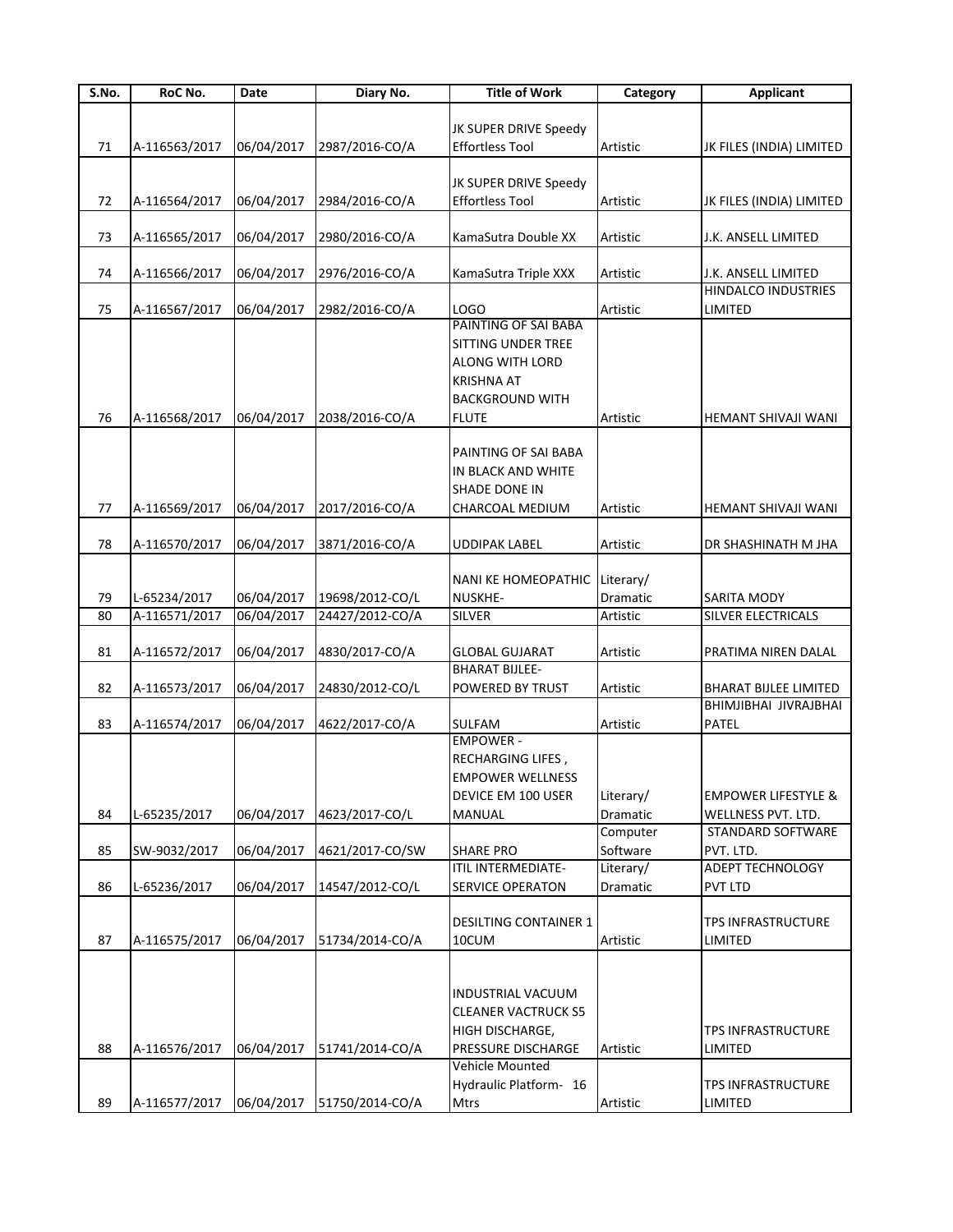| S.No. | RoC No.       | Date       | Diary No.       | <b>Title of Work</b>                  | Category  | <b>Applicant</b>          |
|-------|---------------|------------|-----------------|---------------------------------------|-----------|---------------------------|
|       |               |            |                 | <b>Industrial Vacuum</b>              |           |                           |
|       |               |            |                 | Cleaner-VACTRUCK-                     |           |                           |
|       |               |            |                 | 900P High Discharge                   |           |                           |
|       |               |            |                 | Pressure Discharge                    |           | <b>TPS INFRASTRUCTURE</b> |
| 90    | A-116578/2017 | 06/04/2017 | 51753/2014-CO/A | <b>Sweeping System</b>                | Artistic  | LIMITED                   |
|       |               |            |                 | <b>Industrial Vacuum</b>              |           |                           |
|       |               |            |                 | Cleaner-VACTRUCK-S5                   |           | TPS INFRASTRUCTURE        |
| 91    | A-116579/2017 | 06/04/2017 | 51754/2014-CO/A | <b>High Discharge</b>                 | Artistic  | LIMITED                   |
|       |               |            |                 |                                       |           |                           |
|       |               |            |                 | <b>FURNACE TENDING</b>                |           | <b>TPS INFRASTRUCTURE</b> |
| 92    | A-116580/2017 | 06/04/2017 | 51755/2014-CO/A | VEHICLE                               | Artistic  | LIMITED                   |
|       |               |            |                 |                                       |           |                           |
|       |               |            |                 |                                       |           | TPS INFRASTRUCTURE        |
| 93    | A-116581/2017 | 06/04/2017 | 51793/2014-CO/A | <b>BULK CARRIER - 18 CUM</b>          | Artistic  | LIMITED                   |
|       |               |            |                 | Wise One Beginners                    |           |                           |
|       |               |            |                 | Level A3 Activity                     | Literary/ |                           |
| 94    | L-65237/2017  | 06/04/2017 | 3414/2016-CO/L  | Workbook                              | Dramatic  | WISE ONE LEARNING LLP     |
|       |               |            |                 | RAJANIGANDHA                          |           | RAJANIGANDHA              |
| 95    | A-116582/2017 | 06/04/2017 | 39312/2013-CO/A | <b>FOUNDATION</b>                     | Artistic  | <b>FOUNDATION</b>         |
|       |               |            |                 |                                       |           |                           |
|       |               |            |                 | PAINTING OF SAI BABA                  |           |                           |
| 96    | A-116583/2017 | 10/04/2017 | 1967/2016-CO/A  | WITH BHIKSHA GRAINS                   | Artistic  | HEMANT SHIVAJI WANI       |
|       |               |            |                 | PAINTING OF SAI BABA                  |           |                           |
|       |               |            |                 | <b>BLESSING WITH BOTH</b>             |           |                           |
| 97    | A-116584/2017 | 10/04/2017 | 2021/2016-CO/A  | <b>HANDS</b>                          | Artistic  | HEMANT SHIVAJI WANI       |
|       |               |            |                 | PAINTING OF SAI BABA                  |           |                           |
| 98    | A-116585/2017 | 10/04/2017 | 2022/2016-CO/A  | <b>WITH BUDDHA</b>                    | Artistic  | HEMANT SHIVAJI WANI       |
|       |               |            |                 | PAINTING OF SAI BABA                  |           |                           |
|       |               |            |                 | IN BROWN COLOUR                       |           |                           |
| 99    | A-116586/2017 | 10/04/2017 | 2023/2016-CO/A  | <b>SHADE</b>                          | Artistic  | HEMANT SHIVAJI WANI       |
|       |               |            |                 |                                       |           |                           |
|       |               |            |                 |                                       |           |                           |
|       |               |            |                 | PAINTING OF SAI BABA                  |           |                           |
|       |               |            |                 | IN BLUE COLOUR SHADE                  |           |                           |
|       |               |            |                 | WITH THE                              |           |                           |
|       |               |            |                 | <b>COMBINATION OF</b>                 |           |                           |
|       |               |            |                 | WHITE COLOUR HAVING                   |           |                           |
|       |               |            |                 | WHITE COLOUR MOON                     |           |                           |
| 100   |               |            |                 |                                       |           | HEMANT SIHVAJI WANI       |
|       | A-116587/2017 | 10/04/2017 | 2025/2016-CO/A  | AT THE BACKGROUND                     | Artistic  |                           |
|       |               |            |                 |                                       |           |                           |
|       |               |            |                 | PAINTING OF FACE OF                   |           |                           |
|       |               |            |                 | SAI BABA WITH WHITE                   |           |                           |
|       |               |            |                 | <b>BEARD IN ORANGE</b>                |           |                           |
| 101   | A-116588/2017 | 10/04/2017 | 2035/2016-CO/A  | <b>COLOUR DRESS</b>                   | Artistic  | HEMANT SHIVAJI WANI       |
|       |               |            |                 |                                       |           |                           |
|       |               |            |                 | PAINTING OF FACE OF                   |           |                           |
|       |               |            |                 | SAI BABA IN BLACK AND                 |           |                           |
|       |               |            |                 | WHITE COLOUR SHADES                   |           |                           |
| 102   | A-116589/2017 | 10/04/2017 | 2037/2016-CO/A  | IN PENCIL SKETCH                      | Artistic  | HEMANT SHIVAJI WANI       |
|       |               |            |                 | PAINTING TITLED SAI                   |           |                           |
| 103   | A-116590/2017 | 10/04/2017 | 2048/2016-CO/A  | <b>KRISHNA</b>                        | Artistic  | HEMANT SHIVAJI WANI       |
|       |               |            |                 |                                       | Literary/ |                           |
| 104   | L-65238/2017  | 10/04/2017 | 2559/2016-CO/L  | <b>MADHURAM</b>                       | Dramatic  | <b>GEORGE KANATTU</b>     |
|       |               |            |                 | Akarshan: apke sapno ki Literary/     |           |                           |
| 105   | L-65239/2017  | 10/04/2017 | 3268/2016-CO/L  | sidhe                                 | Dramatic  | Akshay gaur               |
|       |               |            |                 | Sprinters Level - I (Book - Literary/ |           | Sanjay Damodar            |
| 106   | L-65240/2017  | 11/04/2017 | 4923/2015-CO/L  | B)                                    | Dramatic  | Kalamkar                  |
|       |               |            |                 |                                       |           |                           |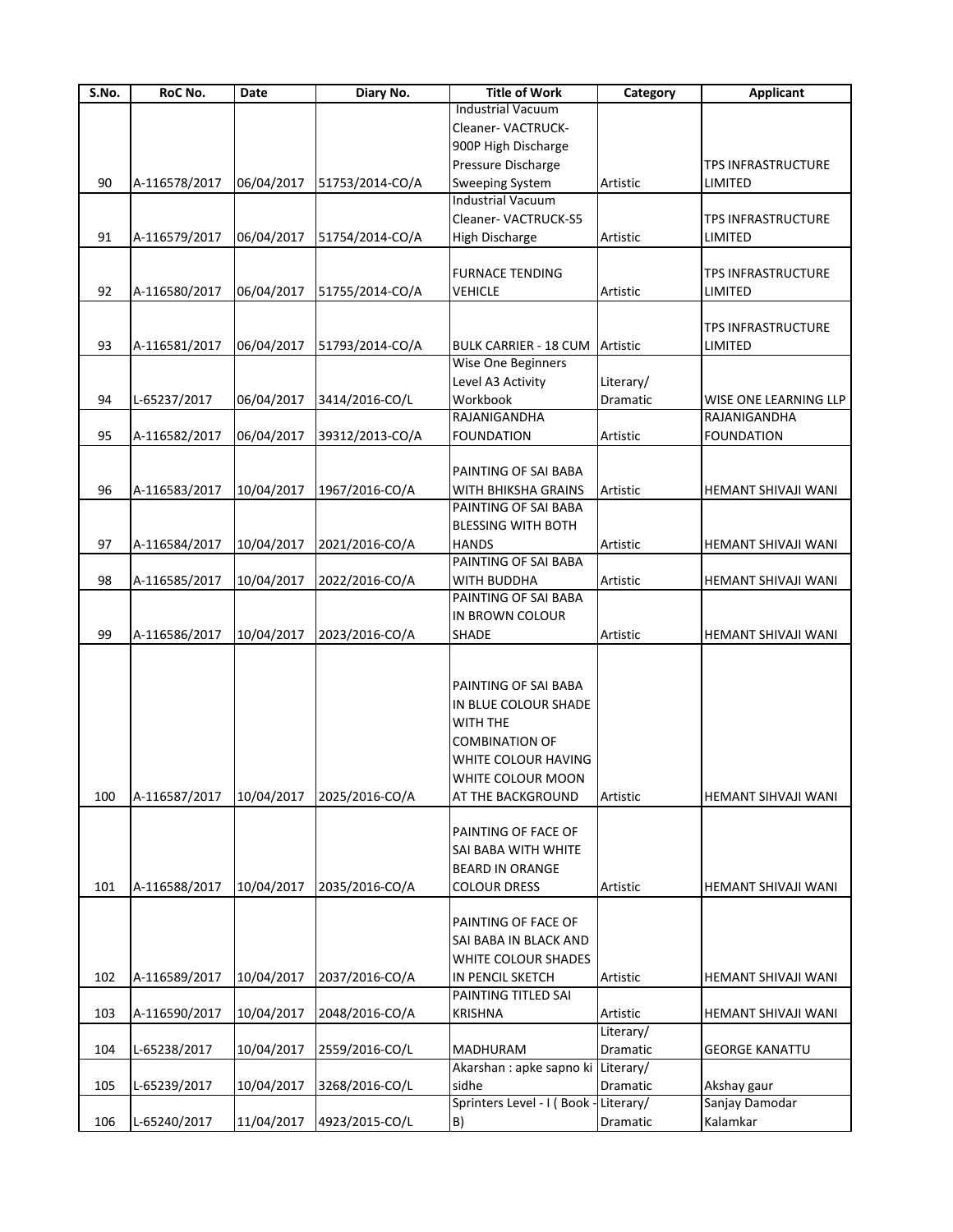| S.No. | RoC No.       | Date       | Diary No.                               | <b>Title of Work</b>     | Category                      | <b>Applicant</b>          |
|-------|---------------|------------|-----------------------------------------|--------------------------|-------------------------------|---------------------------|
|       |               |            |                                         |                          |                               | M/S VGS ELECTRICAL        |
| 107   | A-116591/2017 | 11/04/2017 | 5009/2016-CO/A                          | <b>MAXSO</b>             | Artistic                      | SOLUTIONS PVT. LTD.       |
|       |               |            |                                         |                          |                               | M/S PATHI                 |
| 108   | A-116592/2017 | 11/04/2017 | 5005/2016-CO/A                          | P PATHI                  | Artistic                      | INTERNATIONAL             |
|       |               |            |                                         |                          |                               | M/S NANDHANA HOTELS       |
| 109   | A-116593/2017 | 11/04/2017 | 5007/2016-CO/A                          | <b>WAGGAHS</b>           | Artistic                      | PVT LTD.                  |
|       |               |            |                                         |                          |                               |                           |
|       |               |            |                                         |                          |                               |                           |
| 110   | A-116594/2017 | 11/04/2017 | 5008/2016-CO/A                          | <b>BOGINENI</b>          | Artistic                      | B. JAGADEESWARA BABU      |
|       |               |            |                                         |                          |                               | M/S PATHI                 |
| 111   | A-116595/2017 | 11/04/2017 | 5006/2016-CO/A                          | MEENAKARI                | Artistic                      | <b>INTERNATIONAL</b>      |
| 112   | A-116596/2017 | 11/04/2017 | 5028/2016-CO/A                          | <b>COMFORT LADY</b>      | Artistic                      | M/S D.S CREATION          |
|       |               |            |                                         |                          |                               |                           |
|       |               |            |                                         | <b>COMFORT LADY WITH</b> |                               |                           |
| 113   | A-116597/2017 | 11/04/2017 | 5029/2016-CO/A                          | DEVICE OF ANGEL          | Artistic                      | M/S D.S CREATION          |
|       |               |            |                                         |                          |                               |                           |
| 114   | A-116598/2017 | 11/04/2017 | 5030/2016-CO/A                          | SANDEEP                  | Artistic                      | M/S HIRA JAIN HOSIERY     |
|       |               |            |                                         |                          |                               | M/S SHAGUN SEWING         |
|       |               |            |                                         |                          |                               |                           |
| 115   | A-116599/2017 | 11/04/2017 | 5031/2016-CO/A                          | SHAGUN                   | Artistic                      | <b>MACHINE</b>            |
|       |               |            |                                         |                          |                               | M/s Janaksons             |
|       |               |            |                                         |                          |                               | International through its |
|       |               |            |                                         |                          |                               | Partner Shri. Ashwani     |
| 116   | A-116600/2017 | 11/04/2017 | 4721/2016-CO/A                          | KUBETSU with logo        | Artistic                      | Behl                      |
|       |               |            |                                         |                          |                               | M/S. KBM SPICES (P)       |
| 117   | A-116601/2017 | 11/04/2017 | 5155/2016-CO/A                          | <b>GAI CHHAP</b>         | Artistic                      | LTD.                      |
|       |               |            |                                         |                          |                               |                           |
|       |               |            |                                         |                          |                               |                           |
| 118   | SR-11919/2017 | 11/04/2017 | 4932/2016-CO/SR                         | ADHURII MULAQAAT         | Sound Recording Preetam Singh |                           |
|       |               |            |                                         |                          |                               | M/S. KBM SPICES (P)       |
| 119   | A-116602/2017 | 11/04/2017 | 5156/2016-CO/A                          | <b>GAI CHHAP</b>         | Artistic                      | LTD.                      |
|       |               |            |                                         |                          |                               |                           |
|       |               |            |                                         | TRA ENGINEERS AND        |                               | M/S TRA ENGINEERS &       |
| 120   | A-116603/2017 | 11/04/2017 | 5162/2016-CO/A                          | CONTRACTORS PVT LTD      | Artistic                      | CONTRACTORS PVT. LTD.     |
|       |               |            |                                         |                          |                               |                           |
|       |               |            |                                         | Series Name "1200        |                               |                           |
|       |               |            |                                         | divine years of kaliyug" |                               |                           |
|       |               |            |                                         | title name Kalaga - the  |                               |                           |
|       |               |            |                                         |                          | Literary/                     |                           |
| 121   | L-65241/2017  | 11/04/2017 | 4923/2016-CO/L                          | god of demon             | Dramatic                      | <b>RAHUL PANDEY</b>       |
|       |               |            |                                         |                          |                               | M/S BINDRA APPARELS       |
| 122   |               |            | A-116604/2017 11/04/2017 5161/2016-CO/A | <b>BINDRA</b>            | Artistic                      | PVT. LTD.                 |
|       |               |            |                                         |                          |                               | M/S. KBM SPICES (P)       |
| 123   | A-116605/2017 | 11/04/2017 | 5160/2016-CO/A                          | <b>GAI CHHAP</b>         | Artistic                      | LTD.                      |
|       |               |            |                                         |                          |                               | M/S SAKSHI FOOTWEAR       |
| 124   | A-116606/2017 | 11/04/2017 | 5148/2016-CO/A                          | JUMP                     | Artistic                      | PVT. LTD.                 |
|       |               |            |                                         |                          |                               | M/S. KBM SPICES (P)       |
|       |               |            |                                         |                          |                               |                           |
| 125   | A-116607/2017 | 11/04/2017 | 5154/2016-CO/A                          | <b>KBM GAI CHHAP</b>     | Artistic                      | LTD.                      |
|       |               |            |                                         |                          |                               | M/S. KBM SPICES (P)       |
| 126   | A-116608/2017 | 11/04/2017 | 5151/2016-CO/A                          | <b>KBM GAI CHHAP</b>     | Artistic                      | LTD.                      |
|       |               |            |                                         |                          |                               | M/S. KBM SPICES (P)       |
| 127   | A-116609/2017 | 11/04/2017 | 5153/2016-CO/A                          | <b>KBM GAI CHHAP</b>     | Artistic                      | LTD.                      |
|       |               |            |                                         |                          |                               | M/S. KBM SPICES (P)       |
| 128   | A-116610/2017 | 11/04/2017 | 5149/2016-CO/A                          | <b>KBM GAI CHHAP</b>     | Artistic                      | LTD.                      |
|       |               |            |                                         |                          |                               | M/S. KBM SPICES (P)       |
| 129   | A-116611/2017 | 11/04/2017 | 5152/2016-CO/A                          | <b>KBM GAI CHHAP</b>     | Artistic                      | LTD.                      |
|       |               |            |                                         |                          |                               | M/S. KBM SPICES (P)       |
|       |               |            |                                         |                          |                               |                           |
| 130   | A-116612/2017 | 11/04/2017 | 5157/2016-CO/A                          | <b>GAI CHHAP</b>         | Artistic                      | LTD.                      |
|       |               |            |                                         |                          |                               | M/S. KBM SPICES (P)       |
| 131   | A-116613/2017 | 11/04/2017 | 5150/2016-CO/A                          | <b>KBM GAI CHHAP</b>     | Artistic                      | LTD.                      |
|       |               |            |                                         |                          |                               |                           |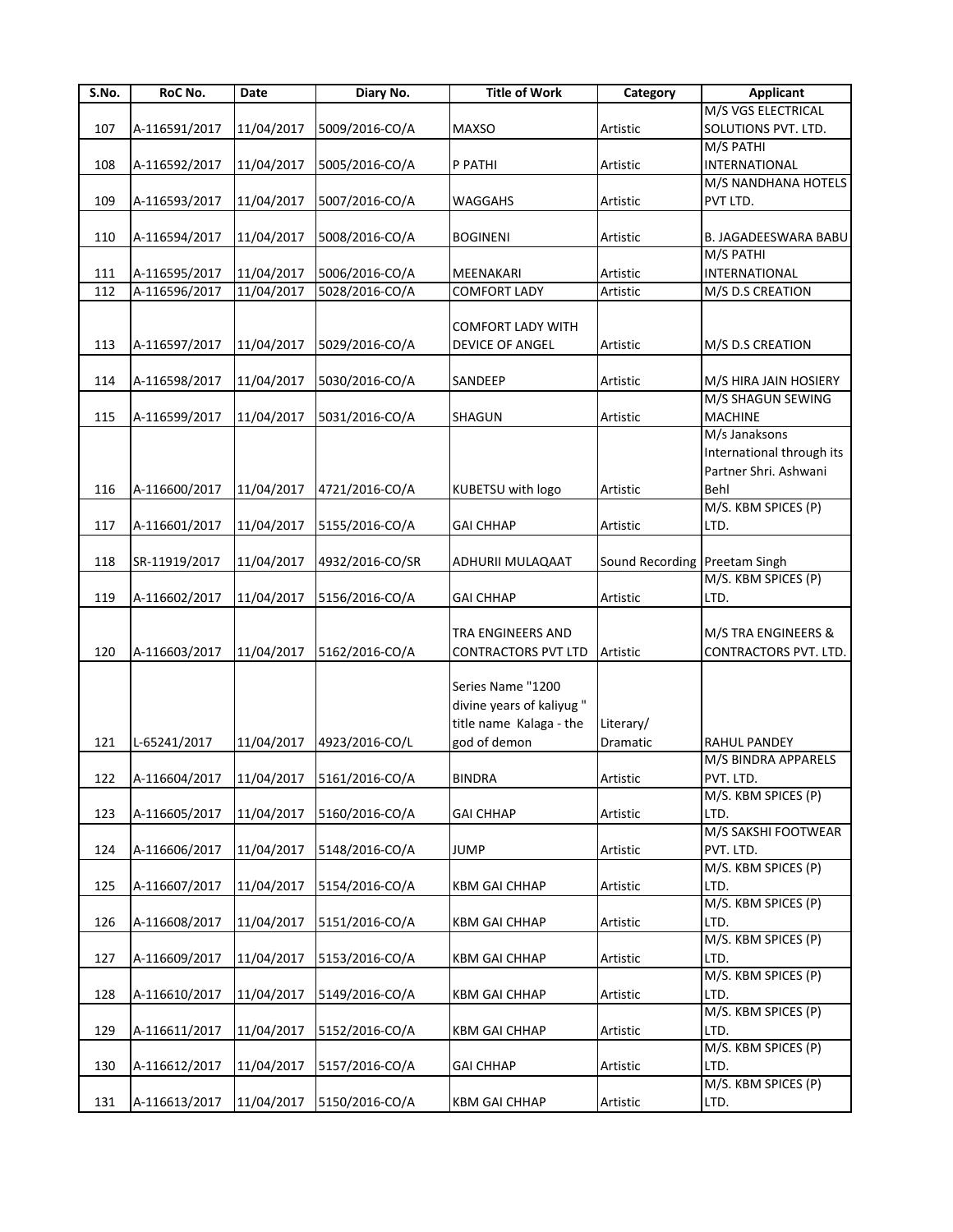| S.No. | RoC No.       | <b>Date</b> | Diary No.                 | <b>Title of Work</b>            | Category  | <b>Applicant</b>          |
|-------|---------------|-------------|---------------------------|---------------------------------|-----------|---------------------------|
|       |               |             |                           |                                 |           | M/S. KBM SPICES (P)       |
| 132   | A-116614/2017 | 11/04/2017  | 5158/2016-CO/A            | <b>GAI CHHAP</b>                | Artistic  | LTD.                      |
|       |               |             |                           |                                 |           | M/s Janaksons             |
|       |               |             |                           | JANAKSONS                       |           | International through its |
|       |               |             |                           | <b>INTERNATIONAL with</b>       |           | Partner Shri. Ashwani     |
| 133   | A-116615/2017 | 11/04/2017  | 4725/2016-CO/A            | logo                            | Artistic  | Behl                      |
|       |               |             |                           | <b>Last Question</b>            | Literary/ |                           |
| 134   | L-65242/2017  | 12/04/2017  | 3733/2016-CO/L            | Unanswered                      | Dramatic  | Arun Kumar Gautam         |
|       |               |             |                           |                                 | Literary/ |                           |
| 135   | L-65243/2017  | 12/04/2017  | 3957/2016-CO/L            | Nange Paaon                     | Dramatic  | Susheel Jangira           |
|       |               |             |                           |                                 |           | M/S. MARK FOOD            |
| 136   | A-116616/2017 | 12/04/2017  | 3891/2016-CO/A            | COLD CANDY                      | Artistic  | PRODUCT                   |
|       |               |             |                           | <b>BANSAL FDP FOOD</b>          |           |                           |
| 137   | A-116617/2017 | 12/04/2017  | 3893/2016-CO/A            | <b>DECOR PLAZA</b>              | Artistic  | JITESH BANSAL             |
|       |               |             |                           | SHRI KAILASH DHAN               |           |                           |
| 138   | A-116618/2017 | 12/04/2017  | 3789/2016-CO/A            | RAKSHA YANTRA                   | Artistic  | JAGDISH P. PUROHIT        |
|       |               |             |                           | <b>Bhay Chinta Krodh</b>        | Literary/ | Tejgyan Global            |
| 139   | L-65244/2017  | 12/04/2017  | 3289/2016-CO/L            | Yapasun MUKTI                   | Dramatic  | Foundation                |
|       |               |             |                           |                                 |           |                           |
|       |               |             |                           | Jeevan Ka Mahaan                |           |                           |
|       |               |             |                           | Rahasya-Aapki                   |           |                           |
|       |               |             |                           | Pareshaaniyon ka hal            | Literary/ | Tejgyan Global            |
| 140   | L-65245/2017  | 12/04/2017  | 3545/2016-CO/L            | aapke haat mein                 | Dramatic  | Foundation                |
|       |               |             |                           | Avachetan Mann ki               |           |                           |
|       |               |             |                           | Shakti ke peeche chipe          | Literary/ | Tejgyan Global            |
| 141   | L-65246/2017  | 12/04/2017  | 3427/2016-CO/L            | Atmabal                         | Dramatic  | Foundation                |
|       |               |             |                           |                                 |           |                           |
|       |               |             |                           | Swami Vivekananda-              |           |                           |
|       |               |             |                           | <b>Bharatateel Guru-</b>        |           |                           |
|       |               |             |                           | Shishya Paramparechi            | Literary/ | Tejgyan Global            |
| 142   |               |             |                           |                                 |           |                           |
|       | L-65247/2017  | 12/04/2017  | 3299/2016-CO/L            | Mashaal<br>Apna Lakshya-Dukh    | Dramatic  | Foundation                |
|       |               |             |                           |                                 |           |                           |
|       |               |             |                           | Mein Khush Kyon Aur             | Literary/ | Tejgyan Global            |
| 143   | L-65248/2017  | 12/04/2017  | 3511/2016-CO/L            | Kaise Rahein                    | Dramatic  | Foundation                |
|       |               |             |                           | EDISON- Adrushya                | Literary/ | Tejgyan Global            |
| 144   | L-65249/2017  | 12/04/2017  | 3423/2016-CO/L            | Niyamon ke Gyata                | Dramatic  | Foundation                |
|       |               |             |                           |                                 | Literary/ | Tejgyan Global            |
| 145   | L-65250/2017  |             | 12/04/2017 3431/2016-CO/L | lPehele Raam Phir Kaam          | Dramatic  | Foundation                |
|       |               |             |                           |                                 |           |                           |
|       |               |             |                           |                                 |           |                           |
|       |               |             |                           | Dhyan Niyam-Adhyatmik Literary/ |           | Tejgyan Global            |
| 146   | L-65251/2017  | 12/04/2017  | 3288/2016-CO/L            | Unnaticha Divyamarg             | Dramatic  | Foundation                |
|       |               |             |                           | Sadguru Nanak-Sadhana           |           |                           |
|       |               |             |                           | Rahasya aur Jeevan              | Literary/ | Tejgyan Global            |
| 147   | L-65252/2017  | 12/04/2017  | 3425/2016-CO/L            | Charitra                        | Dramatic  | Foundation                |
|       |               |             |                           | Swami Vivekananda-              |           |                           |
|       |               |             |                           | <b>Bharat mein Guru-</b>        |           |                           |
|       |               |             |                           | Shishya Parampara ki            | Literary/ | Tejgyan Global            |
| 148   | L-65253/2017  | 12/04/2017  | 3430/2016-CO/L            | Mashaal                         | Dramatic  | Foundation                |
|       |               |             |                           | Madhur Natyankade               | Literary/ | Tejgyan Global            |
| 149   | L-65254/2017  | 12/04/2017  | 3291/2016-CO/L            | Vatchal                         | Dramatic  | Foundation                |
|       |               |             |                           | Swasthyasathi Vichar            | Literary/ | Tejgyan Global            |
| 150   | L-65255/2017  | 12/04/2017  | 3292/2016-CO/L            | Niyam                           | Dramatic  | Foundation                |
|       |               |             |                           |                                 |           | SHANU SHUKLA,             |
|       |               |             |                           |                                 |           | PROPRIETOR OF M/S         |
|       |               |             |                           | <b>TELEPHONE EXTRA</b>          |           | <b>BABA COLOUR</b>        |
| 151   | A-116619/2017 | 12/04/2017  | 4081/2016-CO/A            | RANG                            | Artistic  | COMPANY                   |
|       |               |             |                           |                                 |           |                           |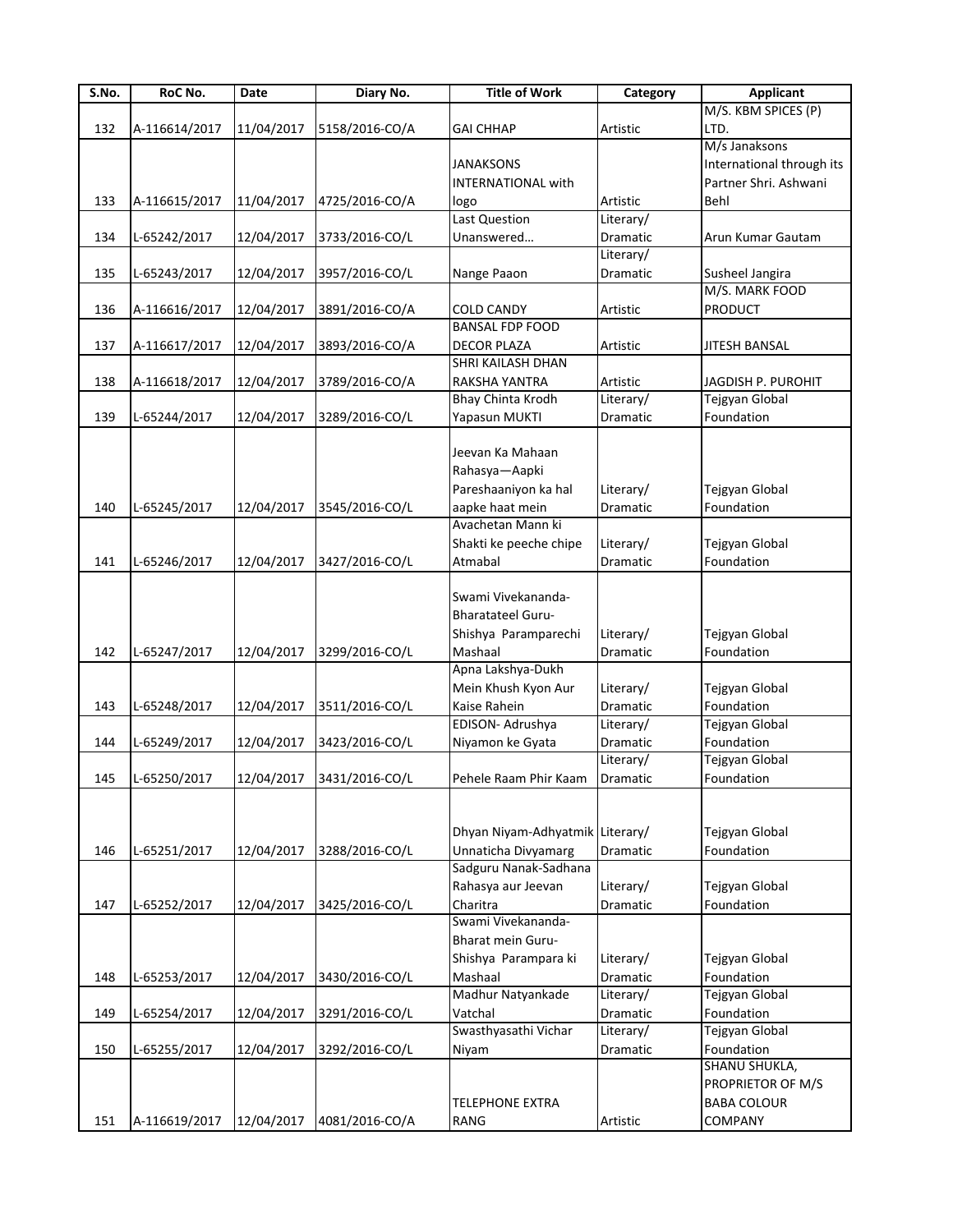| S.No. | RoC No.       | Date       | Diary No.      | <b>Title of Work</b>                | Category  | <b>Applicant</b>               |
|-------|---------------|------------|----------------|-------------------------------------|-----------|--------------------------------|
|       |               |            |                |                                     |           |                                |
|       |               |            |                |                                     |           | GOPAL PRASAD GUPTA,K           |
|       |               |            |                |                                     |           | PROPRIETOR OF M/S              |
|       |               |            |                |                                     |           | <b>GOPAL G NAMKEEN</b>         |
| 152   | A-116620/2017 | 12/04/2017 | 4082/2016-CO/A | PAYAL GOLD                          | Artistic  | <b>BHANDAR</b>                 |
|       |               |            |                |                                     |           | SANJESH KUMAR                  |
| 153   | A-116621/2017 | 12/04/2017 | 4083/2016-CO/A | <b>DRASI</b>                        | Artistic  | AGRAWAL                        |
|       |               |            |                |                                     |           |                                |
|       |               |            |                |                                     |           | MOHD. AMZAD KHAN,              |
|       |               |            |                |                                     |           | PROPRIETOR OF M/S -            |
| 154   | A-116622/2017 | 12/04/2017 | 4085/2016-CO/A | <b>STICKY</b>                       | Artistic  | K.S.S. TREDERS                 |
|       |               |            |                |                                     |           |                                |
|       |               |            |                |                                     |           | SHRI PRATEEK KUMAR             |
|       |               |            |                |                                     |           | PORWAL AND SHRI                |
|       |               |            |                |                                     |           | ANKIT AGARWAL,                 |
|       |               |            |                |                                     |           | PARTNERS OF M/S -              |
| 155   | A-116623/2017 | 12/04/2017 | 4086/2016-CO/A | <b>HOPPI HOLA</b>                   | Artistic  | <b>BERRY TARTS LLP</b>         |
|       |               |            |                |                                     |           | ANJU SHUKLA,                   |
|       |               |            |                |                                     |           | PROPRIETOR OF M/S -            |
|       |               |            |                |                                     |           |                                |
| 156   | A-116624/2017 | 12/04/2017 | 4087/2016-CO/A | APPU SUPREME BLUE                   | Artistic  | <b>BABA PIGMENTS</b>           |
|       |               |            |                |                                     |           | SHANU SHUKLA,                  |
|       |               |            |                |                                     |           | PROPRIETOR OF M/S              |
|       |               |            |                |                                     |           | <b>BABA COLOUR</b>             |
| 157   | A-116625/2017 | 12/04/2017 | 4090/2016-CO/A | <b>BANDAR SUPREME BLUE Artistic</b> |           | <b>COMPANY</b>                 |
|       |               |            |                |                                     |           | KUMUD SHUKLA,                  |
|       |               |            |                | <b>BULLET TELEPHONE</b>             |           | PROPRIETOR OF M/S              |
| 158   | A-116626/2017 | 12/04/2017 | 4092/2016-CO/A | RANG                                | Artistic  | <b>SHANU PACKAGERS</b>         |
|       |               |            |                |                                     |           | KAMLESH KUMAR                  |
| 159   | A-116627/2017 | 12/04/2017 | 4095/2016-CO/A | <b>REXY</b>                         | Artistic  | <b>GUPTA</b>                   |
|       |               |            |                |                                     |           |                                |
|       |               |            |                |                                     |           | KASHTABHANJAN FOOD             |
| 160   | A-116628/2017 | 12/04/2017 | 4156/2016-CO/A | <b>LIMBU</b>                        | Artistic  | AND BEVERAGES                  |
|       |               |            |                |                                     |           | SHREE DEVNARAYAN               |
| 161   | A-116629/2017 | 12/04/2017 | 4157/2016-CO/A | <b>SSE</b>                          | Artistic  | <b>ENTERPRISE</b>              |
|       |               |            |                |                                     |           |                                |
|       |               |            |                |                                     |           | <b>MARUTI SUBMERSIBLE</b>      |
| 162   | A-116630/2017 | 12/04/2017 | 4158/2016-CO/A | <b>MARUTI</b>                       | Artistic  | <b>ENTERPRISE</b>              |
|       |               |            |                |                                     |           | SONATA CERAMICA PVT.           |
| 163   | A-116631/2017 | 12/04/2017 | 4159/2016-CO/A | SONATA                              | Artistic  | LTD.                           |
|       |               |            |                |                                     |           | ARIANE SEEDS INDIA             |
|       |               |            |                |                                     |           |                                |
| 164   | A-116632/2017 | 12/04/2017 | 4160/2016-CO/A | <b>ARIANE</b>                       | Artistic  | PVT. LTD.<br>M/S. FESTIVE FOOD |
|       |               |            |                |                                     |           |                                |
| 165   | A-116633/2017 | 12/04/2017 | 4163/2016-CO/A | <b>FESTIVE</b>                      | Artistic  | COMPANY                        |
|       |               |            |                |                                     |           | M/S FESTIVE FOOD               |
| 166   | A-116634/2017 | 12/04/2017 | 4165/2016-CO/A | ZAWQ                                | Artistic  | COMPANY                        |
|       |               |            |                |                                     |           | PADMAVATI AGRO                 |
| 167   | A-116635/2017 | 12/04/2017 | 4166/2016-CO/A | PADMAVATI                           | Artistic  | <b>FOODS</b>                   |
| 168   | A-116636/2017 | 12/04/2017 | 4167/2016-CO/A | SAHAJ                               | Artistic  | SAHAJ ASSETS                   |
|       |               |            |                |                                     |           | UMIYA CROP SCIENCE             |
| 169   | A-116637/2017 | 12/04/2017 | 4168/2016-CO/A | UMIYA SEEDS                         | Artistic  | PVT. LTD.                      |
|       |               |            |                |                                     | Literary/ | Tejgyan Global                 |
| 170   | L-65256/2017  | 12/04/2017 | 3294/2016-CO/L | The Source of Health                | Dramatic  | Foundation                     |
|       |               |            |                | Karm Siddhant-Karm                  | Literary/ | Tejgyan Global                 |
| 171   | L-65257/2017  | 12/04/2017 | 3296/2016-CO/L | Karanyachi Kala                     | Dramatic  | Foundation                     |
|       |               |            |                | Pratham Smarava Raam                | Literary/ | Tejgyan Global                 |
| 172   | L-65258/2017  | 12/04/2017 | 3297/2016-CO/L | Nantar Kaam                         | Dramatic  | Foundation                     |
|       |               |            |                |                                     |           |                                |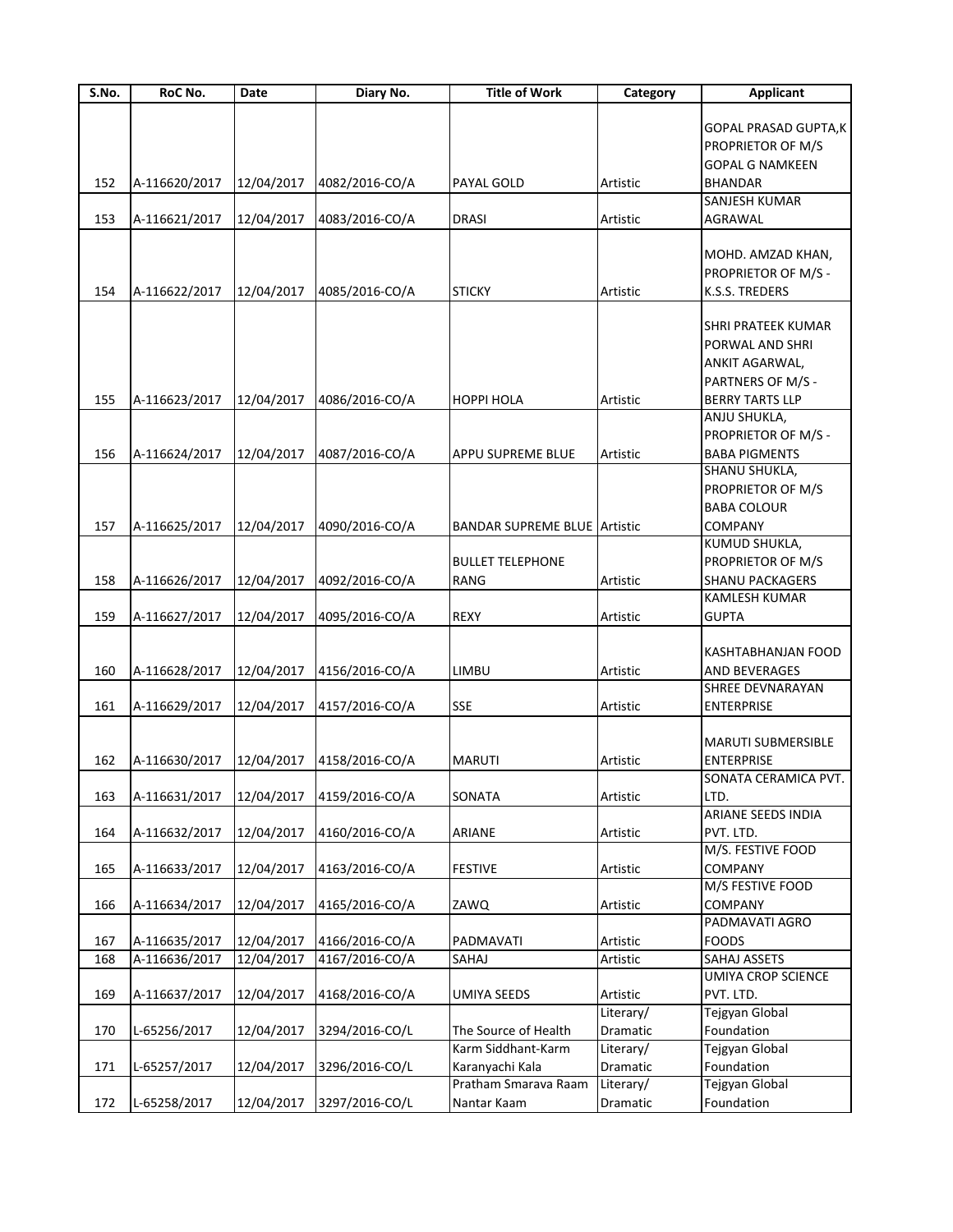| S.No. | RoC No.       | Date       | Diary No.                 | <b>Title of Work</b>         | Category  | <b>Applicant</b>          |
|-------|---------------|------------|---------------------------|------------------------------|-----------|---------------------------|
|       |               |            |                           | Batho Me Maska to Life       | Literary/ |                           |
| 173   | L-65259/2017  | 12/04/2017 | 2698/2012-CO/A            | Me Chaska                    | Dramatic  | Mr. Jeet Singh            |
|       |               |            |                           |                              | Literary/ | MUKESH KUMAR              |
| 174   | L-65260/2017  | 12/04/2017 | 4280/2016-CO/L            | TERE NAAM 2                  | Dramatic  | GHUNGRAWLI                |
|       |               |            |                           |                              |           |                           |
|       |               |            |                           | "Creative Insights to        | Literary/ |                           |
| 175   | L-65261/2017  | 12/04/2017 | 3795/2016-CO/L            | world Issues and Affairs"    | Dramatic  | DHAVAL VYAS               |
|       |               |            |                           |                              |           |                           |
|       |               |            |                           | SAW PROFESSIONAL             |           | M/S VIMAL AGGARWAL        |
| 176   | A-116638/2017 | 12/04/2017 | 3053/2016-CO/A            | MASTER WITH LOGO             | Artistic  | [PROPRIETOR]              |
|       |               |            |                           | <b>Revealed Word</b>         | Literary/ | RONALD SANJEEVA           |
| 177   | L-65262/2017  | 12/04/2017 | 3590/2016-CO/L            | Messages                     | Dramatic  | <b>WATSON</b>             |
|       |               |            |                           | OMG EK AUR LOVE              | Literary/ |                           |
| 178   | L-65263/2017  | 12/04/2017 | 5114/2016-CO/L            | <b>STORY</b>                 | Dramatic  | M SUBRAMANIAM             |
|       |               |            |                           |                              |           |                           |
|       |               |            |                           | LAL BAHADUR SHASTRI          |           |                           |
|       |               |            |                           | PROFESSIONAL                 | Literary/ | <b>KASHISH FOUNDATION</b> |
| 179   | L-65264/2017  | 12/04/2017 | 5041/2016-CO/L            | TRAINING INSTITUTE           | Dramatic  | <b>CHARITABLE TRUST</b>   |
|       |               |            |                           | MY JANA CHAMM                | Literary/ |                           |
| 180   | L-65265/2017  | 12/04/2017 | 5034/2016-CO/L            | CHAMM                        | Dramatic  | ANWAR HUDA                |
|       |               |            |                           |                              |           |                           |
| 181   | A-116639/2017 | 12/04/2017 | 5010/2016-CO/A            | TOWER WALNUST                | Artistic  | MR. ATULE AGARWAAL        |
|       |               |            |                           |                              |           |                           |
|       |               |            |                           | <b>BATTLE FOR CAELISIA'S</b> |           |                           |
|       |               |            |                           | THRONE: PRINCESS             | Literary/ | ARYA SARASWATHII          |
| 182   | L-65266/2017  | 12/04/2017 | 4715/2016-CO/L            | <b>AURORAS QUEST</b>         | Dramatic  | RAJAM,                    |
|       |               |            |                           | <b>EURO GOLD SUPER</b>       |           |                           |
| 183   | A-116640/2017 | 12/04/2017 | 1006/2016-CO/A            | (LABEL)                      | Artistic  | BRG Enterprises Pvt. Ltd. |
|       |               |            |                           |                              | Literary/ |                           |
| 184   | L-65267/2017  | 12/04/2017 | 3814/2016-CO/L            | NANGELI- EK VIDROH           | Dramatic  | Dr. Vikal K. Pandit       |
|       |               |            |                           |                              | Literary/ |                           |
| 185   | L-65268/2017  | 12/04/2017 | 4642/2016-CO/L            | Thaa Thaa                    | Dramatic  | K Aswin                   |
|       |               |            |                           |                              |           |                           |
| 186   | A-116641/2017 | 12/04/2017 | 4289/2016-CO/A            | <b>TICK LABEL</b>            | Artistic  | ASHOK KUMAR BHOJAK        |
|       |               |            |                           |                              |           |                           |
| 187   | A-116642/2017 | 12/04/2017 | 4290/2016-CO/A            | <b>MAX AIR</b>               | Artistic  | ASHOK KUMAR BHOJAK        |
|       |               |            |                           |                              | Literary/ | Dr. Vaibhavkumar          |
| 188   | L-65269/2017  |            | 12/04/2017 1228/2016-CO/L | Bharat Bhagyavidhata         | Dramatic  | Bhagwanrao Shinde         |
|       |               |            |                           |                              |           |                           |
|       |               |            |                           | <b>MAN MOHINI ACTIVE</b>     |           | Vikas Agrawal trading as  |
| 189   | A-116643/2017 | 12/04/2017 | 2401/2016-CO/A            | LABEL                        | Artistic  | <b>Agrawal Agro Sales</b> |
|       |               |            |                           | <b>GAS TURBINE BLACK</b>     |           |                           |
|       |               |            |                           | START OPERATIONAL            |           |                           |
|       |               |            |                           | PHILOSOPHY FOR A FR-         | Literary/ | <b>BHARAT HEAVY</b>       |
| 190   | L-65270/2017  | 12/04/2017 | 3544/2016-CO/L            | <b>6B UNIT</b>               | Dramatic  | ELECTRICALS LIMITED       |
|       |               |            |                           |                              |           |                           |
|       |               |            |                           |                              |           | Vikas Agrawal trading as  |
| 191   | A-116644/2017 | 12/04/2017 | 2402/2016-CO/A            | RADHEY KOLHU (LABEL)         | Artistic  | <b>Agrawal Agro Sales</b> |
|       |               |            |                           | MICROWAVE COUPLED            |           |                           |
|       |               |            |                           | CHEMICAL                     |           |                           |
|       |               |            |                           | MODIFICATIONS OF             |           |                           |
|       |               |            |                           | SESQUITERPENE                |           |                           |
|       |               |            |                           | <b>LACTONES THEIR</b>        |           |                           |
|       |               |            |                           | <b>BIOLOGICAL AND</b>        |           |                           |
|       |               |            |                           | <b>TOXICOLOGICAL</b>         | Literary/ | MS. MEENU JAIN            |
| 192   | L-65271/2017  | 12/04/2017 | 3062/2016-CO/L            | <b>STUDIES</b>               | Dramatic  | AGGARWAL                  |
|       |               |            |                           |                              |           |                           |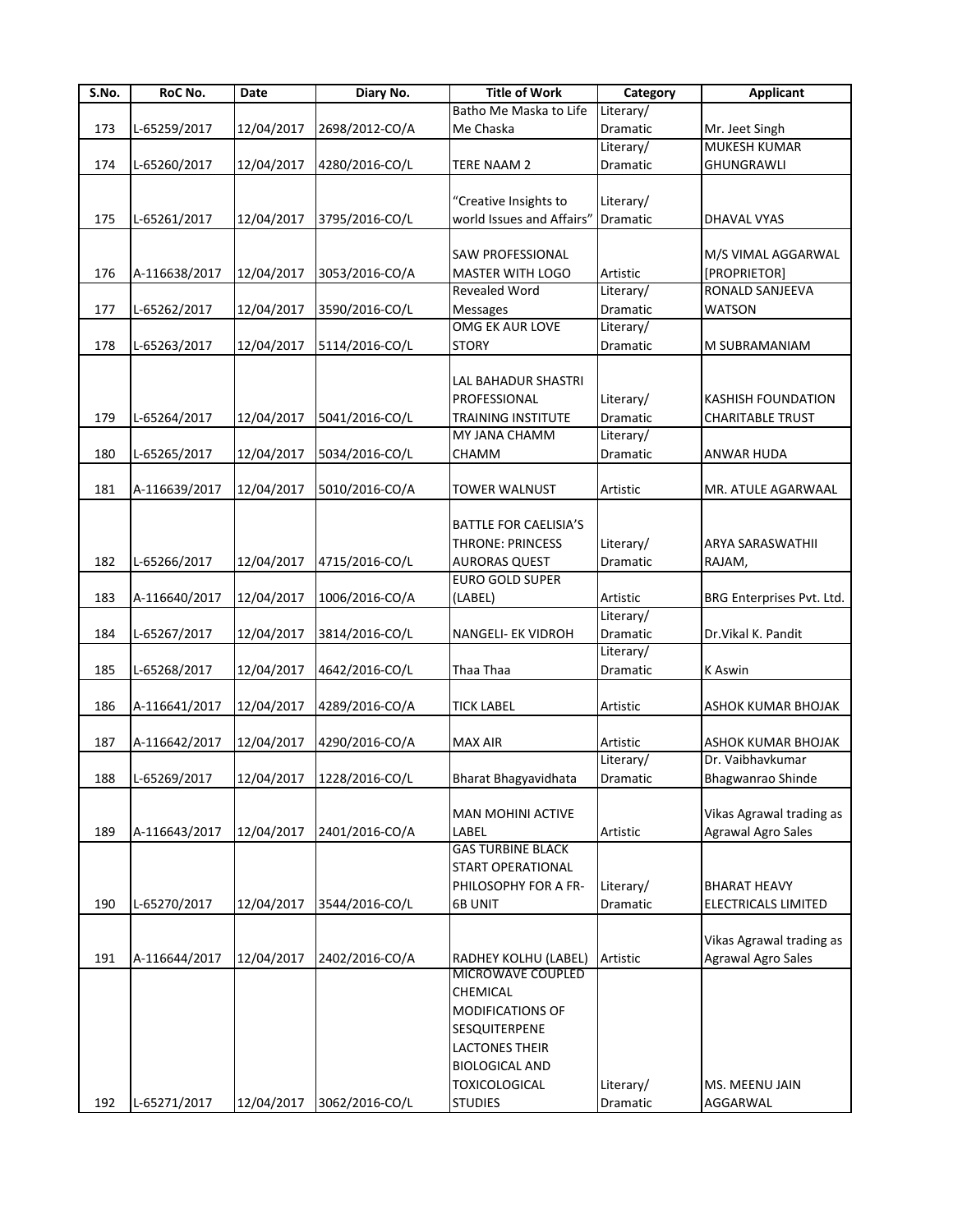| S.No. | RoC No.       | Date       | Diary No.       | <b>Title of Work</b>          | Category  | <b>Applicant</b>         |
|-------|---------------|------------|-----------------|-------------------------------|-----------|--------------------------|
|       |               |            |                 | PERFECT SMILE DENTAL          |           | Dr. MEETU MATHUR         |
|       |               |            |                 | CARE WITH DEVICE OF           |           | W/o. SH. RAJAT           |
| 193   | A-116645/2017 | 13-04-2017 | 3759/2016-CO/A  | <b>TEETH</b>                  | Artistic  | <b>MATHUR</b>            |
|       |               |            |                 |                               |           |                          |
|       |               |            |                 |                               |           | RAM CHANDRA              |
|       |               |            |                 | RADHA RANI BANGLES            |           | DEVNANI S/o. SH.         |
| 194   | A-116646/2017 | 13-04-2017 | 3760/2016-CO/A  |                               | Artistic  | <b>GAGAN DAS DEVNANI</b> |
|       |               |            |                 | Logo                          |           |                          |
|       |               |            |                 |                               |           | HARISHANKAR PALIWAL      |
|       |               |            |                 |                               |           | S/o. SH. ROOPARAM        |
| 195   | A-116647/2017 | 13-04-2017 | 3761/2016-CO/A  | <b>SHREE BALVEER GOLD</b>     | Artistic  | PALIWAL                  |
|       |               |            |                 |                               |           | <b>VISHNU OIL MILL</b>   |
| 196   | A-116648/2017 | 13-04-2017 | 3763/2016-CO/A  | <b>GOOD SHEPHERD</b>          | Artistic  | PRIVATE LIMITED          |
|       |               |            |                 | VITARAGITA VIGYAN -           |           |                          |
|       |               |            |                 | <b>JAIN DHARMA</b>            | Literary/ |                          |
| 197   | L-65272/2017  | 13-04-2017 | 3925/2016-CO/L  | <b>SHAASTRA</b>               | Dramatic  | AMOL MOTILAL SHAH        |
|       |               |            |                 |                               | Literary/ |                          |
| 198   | L-65273/2017  | 13-04-2017 | 2596/2016-CO/L  | Lambakona Tribhujagalu        | Dramatic  | M. NARAYANAPPA           |
|       |               |            |                 |                               |           |                          |
|       |               |            |                 |                               |           | <b>SOPANI PANAJI</b>     |
|       |               |            |                 |                               |           |                          |
|       |               |            |                 |                               |           | PRAJAPATI, RAJESH        |
|       |               |            |                 |                               |           | SOPAJI PRAJAPATI, NITIN  |
| 199   | A-116649/2017 | 13-04-2017 | 7416/2015-CO/A  | <b>UJAS LABEL</b>             | Artistic  | SOPAJI PRAJAPATI         |
|       |               |            |                 | <b>KALAM AUR MANN</b>         | Literary/ |                          |
| 200   | L-65274/2017  | 13-04-2017 | 4271/2016-CO/L  | <b>MERA</b>                   | Dramatic  | MANISH B. CHOPRA         |
|       |               |            |                 |                               | Computer  |                          |
| 201   | SW-9033/2017  | 13-04-2017 | 1310/2016-CO/SW | Caarnivore                    | Software  | Elizabeth Gabriel        |
|       |               |            |                 |                               |           |                          |
|       |               |            |                 |                               |           | MR.MOOLA RAM.            |
|       |               |            |                 |                               |           | PROP.OF M/S.SAINT        |
| 202   | A-116650/2017 | 13-04-2017 | 3694/2016-CO/A  | INDEAA GYPSUM, LABEL Artistic |           | DARIYAV INDUSTRIES       |
|       |               |            |                 |                               |           |                          |
|       |               |            |                 |                               | Literary/ |                          |
| 203   | L-65275/2017  | 13-04-2017 | 4030/2016-CO/L  | YOG HAI YE YOG HAI            | Dramatic  | GAGAN KUMAR SHARMA       |
|       |               |            |                 | PRINCIPLES OF                 | Literary/ |                          |
| 204   | L-65276/2017  | 13-04-2017 | 3345/2016-CO/L  | <b>OPERATING SYSTEM</b>       | Dramatic  | Devika Deshmukh          |
|       |               |            |                 | PRINCIPLES OF                 | Literary/ |                          |
| 205   | L-65276/2017  | 13-04-2017 | 3345/2016-CO/L  | OPERATING SYSTEM              | Dramatic  | Jagdish Chakole          |
|       |               |            |                 | PRINCIPLES OF                 | Literary/ |                          |
| 206   | L-65276/2017  | 13-04-2017 | 3345/2016-CO/L  | OPERATING SYSTEM              | Dramatic  | Komal Ramteke            |
|       |               |            |                 |                               | Literary/ | Vijay Shivshankarji      |
| 207   | L-65277/2017  | 13-04-2017 | 3499/2016-CO/L  | LEFT RIGHT CENTRE             | Dramatic  | Khemka                   |
|       |               |            |                 | <b>BAYI HATH SE KYUN</b>      |           |                          |
|       |               |            |                 | <b>NAHI LIKHTEY HAI LOG</b>   |           |                          |
|       |               |            |                 |                               |           |                          |
|       |               |            |                 | LIKHNA CHAHIYE KYUN           | Literary/ |                          |
| 208   | L-65278/2017  | 13-04-2017 | 4119/2016-CO/L  | KI                            | Dramatic  | <b>SANTOSH KUMAR</b>     |
|       |               |            |                 |                               |           | ANJU SHUKLA,             |
| 209   | A-116651/2017 | 13-04-2017 | 4091/2016-CO/A  | <b>APPU RANG</b>              | Artistic  | <b>PROPRIETOR</b>        |
|       |               |            |                 | <b>ADVANCE C</b>              |           |                          |
|       |               |            |                 | PROGRAMMING AND               | Literary/ |                          |
| 210   | L-65279/2017  | 13-04-2017 | 3589/2016-CO/L  | <b>LOGIC DESIGN</b>           | Dramatic  | <b>Prashant Dahiwale</b> |
|       |               |            |                 | <b>ADVANCE C</b>              |           |                          |
|       |               |            |                 | PROGRAMMING AND               | Literary/ |                          |
| 211   | L-65279/2017  | 13-04-2017 | 3589/2016-CO/L  | <b>LOGIC DESIGN</b>           | Dramatic  | Sachin Balvir            |
|       |               |            |                 |                               |           |                          |
|       |               |            |                 | <b>ADVANCE C</b>              |           |                          |
|       |               |            |                 | PROGRAMMING AND               | Literary/ |                          |
| 212   | L-65279/2017  | 13-04-2017 | 3589/2016-CO/L  | LOGIC DESIGN                  | Dramatic  | Santosh Kumar Sahu       |
|       |               |            |                 |                               | Literary/ |                          |
| 213   | L-65280/2017  | 19-04-2017 | 6654/2016-CO/L  |                               | Dramatic  | Dr. Amita                |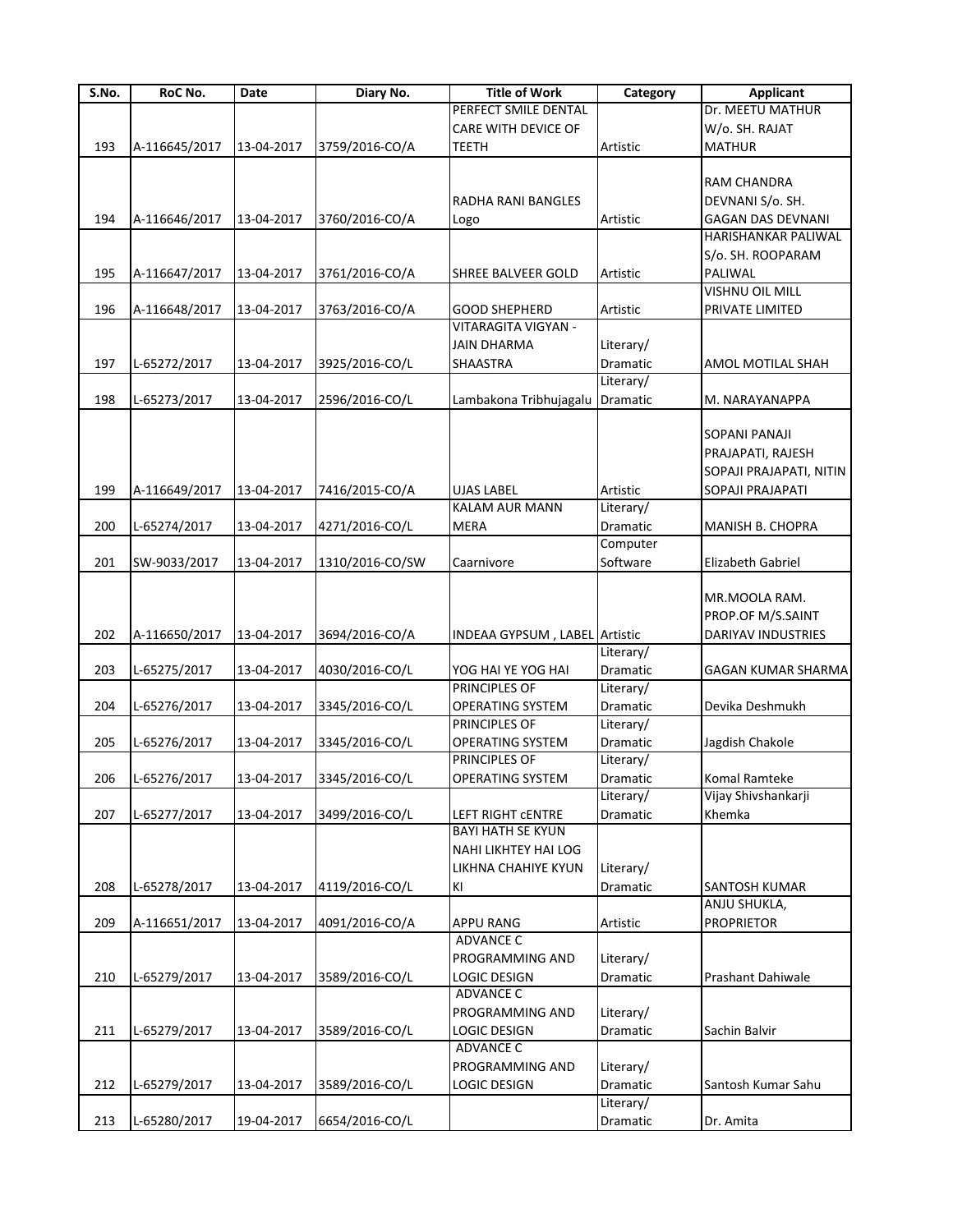| S.No. | RoC No.       | Date       | Diary No.       | <b>Title of Work</b>         | Category  | <b>Applicant</b>           |
|-------|---------------|------------|-----------------|------------------------------|-----------|----------------------------|
|       |               |            |                 |                              | Literary/ | DR KRISHAN DEV             |
| 214   | L-65281/2017  | 19-04-2017 | 6654/2015-CO/L  | <b>JALTA BHARAT</b>          | Dramatic  | AGRAWAL ARVIND             |
|       |               |            |                 |                              | Literary/ | MS. SUCHITRA               |
| 215   | L-65282/2017  | 20-04-2017 | 4688/2016-CO/L  | <b>FOXED</b>                 | Dramatic  | SHRIKRISHNA BAPAT          |
|       |               |            |                 | <b>HFM HIGHWAY FOOD</b>      |           | HAVMOR ICE CREAM           |
|       |               |            |                 |                              |           |                            |
| 216   | A-116652/2017 | 20-04-2017 | 4690/2016-CO/A  | MALL                         | Artistic  | LIMITED                    |
|       |               |            |                 |                              | Literary/ |                            |
| 217   | L-65283/2017  | 20-04-2017 | 3533/2016-CO/L  | <b>KHANDHAR MAN</b>          | Dramatic  | DHARMENDRA KUMAR           |
|       |               |            |                 |                              | Literary/ |                            |
| 218   | L-65284/2017  | 20-04-2017 | 3368/2016-CO/L  | Jatta                        | Dramatic  | <b>Bhavandeep Singh</b>    |
|       |               |            |                 |                              |           |                            |
|       |               |            |                 |                              |           | <b>GOVIND SHOBHNANI</b>    |
| 219   | A-116653/2017 | 20-04-2017 | 4449/2016-CO/A  | KAVYA                        | Artistic  | S/O. SH. JEEWAT RAM        |
|       |               |            |                 |                              |           | PRATHAM SEEDS PVT.         |
|       |               |            |                 |                              |           |                            |
| 220   | A-116654/2017 | 20-04-2017 | 4448/2016-CO/A  | PRATHAM                      | Artistic  | LTD.                       |
|       |               |            |                 |                              |           | <b>VISHNU OIL MILL</b>     |
| 221   | A-116655/2017 | 20-04-2017 | 4447/2016-CO/A  | <b>SHRI MUKUT</b>            | Artistic  | PRIVATE LIMITED            |
|       |               |            |                 |                              |           | JAJARAA FOOD PRIVATE       |
| 222   | A-116656/2017 | 20-04-2017 | 4454/2016-CO/A  | Jajaraa                      | Artistic  | LIMITED                    |
|       |               |            |                 |                              |           |                            |
|       |               |            |                 |                              |           | <b>KANUSHREE CREATIONS</b> |
|       |               |            | 4452/2016-CO/A  |                              | Artistic  |                            |
| 223   | A-116657/2017 | 20-04-2017 |                 | <b>Nature Windows</b>        |           | JAIPUR PRIVATE LIMITED     |
|       |               |            |                 |                              | Literary/ |                            |
| 224   | L-65285/2017  | 20-04-2017 | 3145/2016-CO/L  | PRINCE [ C ]HARMING          | Dramatic  | <b>MRINAL PREM</b>         |
|       |               |            |                 |                              | Literary/ |                            |
| 225   | L-65286/2017  | 20-04-2017 | 3671/2016-CO/L  | Meri Kalam Se                | Dramatic  | Shashi Shrivastava         |
|       |               |            |                 |                              | Literary/ |                            |
| 226   | L-65287/2017  | 20-04-2017 | 4077/2016-CO/L  | Naked Night                  | Dramatic  | Meet Tyagi                 |
|       |               |            |                 |                              |           |                            |
|       |               |            |                 |                              |           |                            |
|       |               |            |                 | Knowlens En Product          |           |                            |
|       |               |            |                 | <b>Documentation Version</b> | Literary/ | Knowlens Solutions Pvt.    |
| 227   | L-65288/2017  | 20-04-2017 | 4102/2016-CO/L  | 0.2                          | Dramatic  | Ltd.                       |
|       |               |            |                 | The Circle With Three        | Literary/ |                            |
| 228   | L-65289/2017  | 20-04-2017 | 4024/2016-CO/L  | Points                       | Dramatic  | Yatin Narechania           |
|       |               |            |                 |                              |           |                            |
|       |               |            |                 |                              |           |                            |
|       |               |            |                 | SHIVA INTERNATIONAL          |           |                            |
|       |               |            |                 | <b>INSTITUTE OF SECURITY</b> |           |                            |
|       |               |            |                 |                              |           | MURAREE LAL SHARMA         |
| 229   | A-116658/2017 | 20-04-2017 | 36655/2013-CO/A | MANAGEMENT                   | Artistic  | AND RANVEER SINGH          |
|       |               |            |                 |                              |           |                            |
| 230   | A-116659/2017 | 20-04-2017 | 3662/2016-CO/A  | SANKH'S                      | Artistic  | SUSHIL KUMAR GUPTA         |
|       |               |            |                 |                              |           |                            |
| 231   | A-116660/2017 | 20-04-2017 | 3667/2016-CO/A  | SANKH'S                      | Artistic  | SUSHIL KUMAR GUPTA         |
|       |               |            |                 |                              | Literary/ |                            |
|       |               |            |                 |                              |           |                            |
| 232   | L-65290/2017  | 20-04-2017 | 2051/2016-CO/L  | INDIAN ART RIDE              | Dramatic  | SANJAY M SOLANKI           |
|       |               |            |                 |                              | Literary/ | MS. SUCHITRA               |
| 233   | L-65291/2017  | 20-04-2017 | 4686/2016-CO/L  | <b>QUINSES</b>               | Dramatic  | SHRIKRISHNA BAPAT          |
|       |               |            |                 | <b>THAKI THAKI</b>           | Literary/ |                            |
| 234   | L-65292/2017  | 20-04-2017 | 4418/2016-CO/L  | ANKHIYAAN                    | Dramatic  | <b>NAVED KHAN</b>          |
|       |               |            |                 |                              | Literary/ |                            |
| 235   | L-65293/2017  | 20-04-2017 | 4419/2016-CO/L  | TERI HI AAS                  | Dramatic  | <b>NAVED KHAN</b>          |
|       |               |            |                 | <b>WIRELESS</b>              | Literary/ |                            |
|       |               |            |                 |                              |           |                            |
| 236   | L-65294/2017  | 20-04-2017 | 3385/2016-CO/L  | COMMUNICATION                | Dramatic  | Pradnya Maturkar           |
|       |               |            |                 |                              |           |                            |
| 237   | A-116661/2017 | 20-04-2017 | 3665/2016-CO/A  | SANKH'S                      | Artistic  | SUSHIL KUMAR GUPTA         |
|       |               |            |                 |                              |           | <b>Dhanjal Engineers</b>   |
| 238   | A-116662/2017 | 20-04-2017 | 3915/2016-CO/A  | DHANJAL LABEL                | Artistic  | Private Limited            |
|       |               |            |                 |                              |           |                            |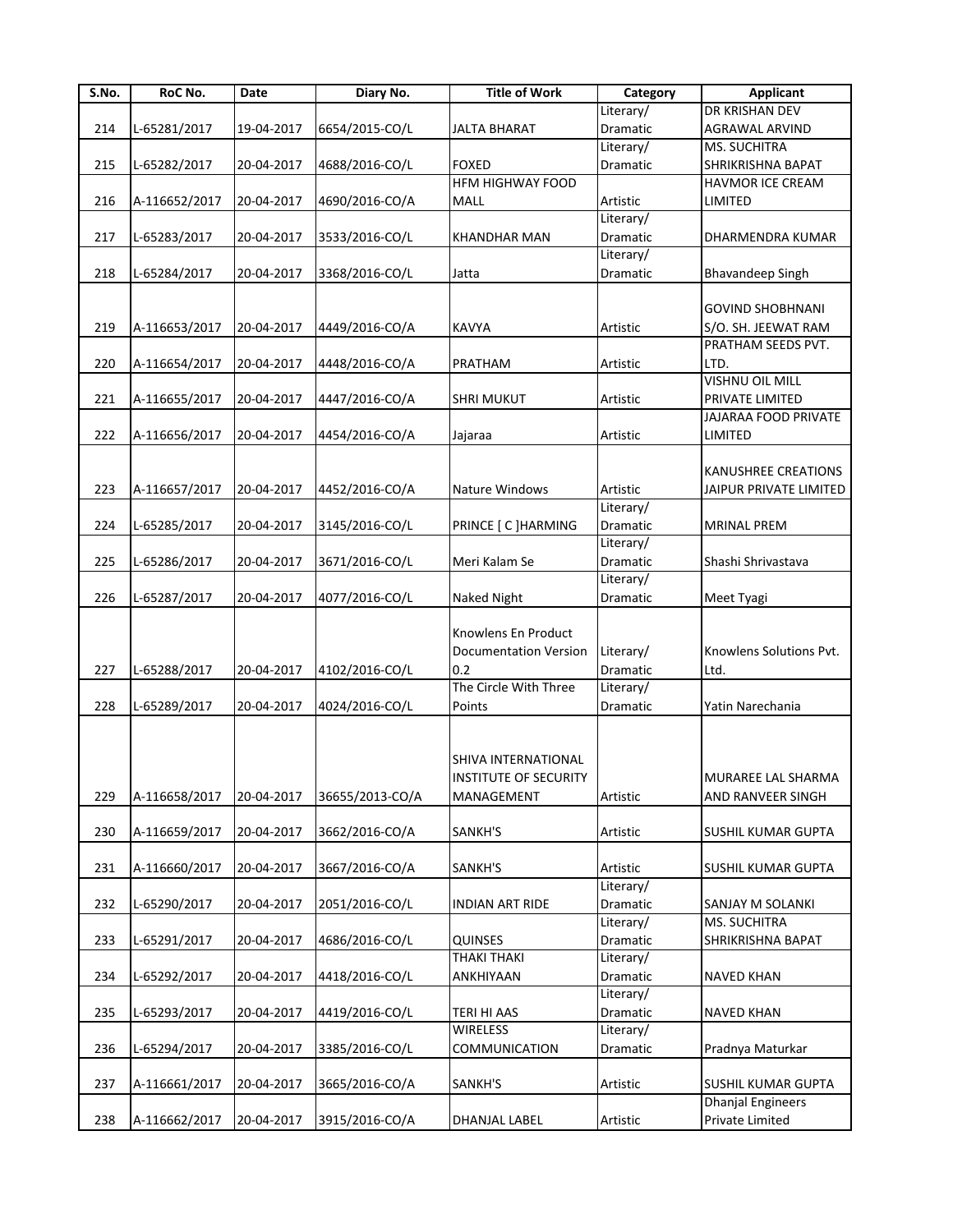| S.No.      | RoC No.       | Date       | Diary No.       | <b>Title of Work</b>            | Category        | <b>Applicant</b>           |
|------------|---------------|------------|-----------------|---------------------------------|-----------------|----------------------------|
|            |               |            |                 |                                 |                 |                            |
|            |               |            |                 |                                 | Literary/       | [1]. Vilas Alagdeve & [2]. |
| 239        | L-65295/2017  | 20-04-2017 | 3380/2016-CO/L  | <b>ELECTRONICS DEVICES</b>      | Dramatic        | Prasanna Palsodkar         |
|            |               |            |                 |                                 |                 |                            |
|            |               |            |                 |                                 |                 |                            |
|            |               |            |                 | <b>Absolute Learning Gain:</b>  |                 |                            |
|            |               |            |                 | For Program Output              |                 |                            |
|            |               |            |                 | towards Faculty                 |                 |                            |
|            |               |            |                 | Development Program             | Literary/       |                            |
| 240        | L-65296/2017  | 20-04-2017 | 4145/2016-CO/L  | for Health Professionals        | <b>Dramatic</b> | Dr Vedprakash Mishra       |
|            |               |            |                 |                                 |                 |                            |
|            |               |            |                 |                                 |                 |                            |
|            |               |            |                 | Absolute Learning Gain:         |                 |                            |
|            |               |            |                 | For Program Output              |                 |                            |
|            |               |            |                 | towards Faculty                 |                 |                            |
|            |               |            |                 | Development Program             | Literary/       |                            |
| 241        | L-65296/2017  | 20-04-2017 | 4145/2016-CO/L  | for Health Professionals        | Dramatic        | Dr Alka Rawekar            |
|            |               |            |                 |                                 |                 |                            |
|            |               |            |                 |                                 |                 |                            |
|            |               |            |                 | Absolute Learning Gain:         |                 |                            |
|            |               |            |                 | For Program Output              |                 |                            |
|            |               |            |                 | towards Faculty                 |                 |                            |
|            |               |            |                 | Development Program             | Literary/       |                            |
| 242        | L-65296/2017  | 20-04-2017 | 4145/2016-CO/L  | for Health Professionals        | Dramatic        | Dr Sunita Vagha            |
|            |               |            |                 |                                 |                 |                            |
|            |               |            |                 |                                 |                 |                            |
|            |               |            |                 | Absolute Learning Gain:         |                 |                            |
|            |               |            |                 | For Program Output              |                 |                            |
|            |               |            |                 | towards Faculty                 |                 |                            |
|            |               |            |                 |                                 |                 |                            |
|            |               |            |                 | Development Program             | Literary/       |                            |
| 243        | L-65296/2017  | 20-04-2017 | 4145/2016-CO/L  | for Health Professionals        | Dramatic        | Dr Adarshlata Singh        |
| 244        | A-116663/2017 | 20-04-2017 | 12514/2015-CO/A | <b>DRINKCRAFT</b>               | Artistic        | ROHIT SHARMA               |
|            |               |            |                 | <b>VERSATILE GENIUS</b>         | Literary/       |                            |
| 245        | L-65297/2017  | 20-04-2017 | 5767/2015-CO/L  | <b>KISHORE KUMAR</b>            | Dramatic        | <b>KAMAL DHIMAN</b>        |
|            |               |            |                 |                                 | Literary/       |                            |
| 246<br>247 | L-65298/2017  | 20-04-2017 | 4256/2016-CO/L  | <b>Tully Cricket</b>            | Dramatic        | <b>ALAP DAYAL</b>          |
|            | A-116664/2017 | 20-04-2017 | 3134/2016-CO/A  | DX Dynamic LABEL                | Artistic        | <b>Tauheed Alam</b>        |
| 248        | A-116665/2017 | 20-04-2017 | 3135/2016-CO/A  | PL SUPER PALCO (LABEL) Artistic |                 | Paras Lubricants Limited   |
|            |               |            |                 |                                 |                 |                            |
|            |               |            |                 |                                 |                 | Surender Sharma trading    |
| 249        | A-116666/2017 | 20-04-2017 | 2399/2016-CO/A  | <b>ABBSIN LABEL</b>             | Artistic        | as ABBS International Inc  |
| 250        | A-116666/2017 | 20-04-2017 | 2399/2016-CO/A  | ABBSIN LABEL                    | Artistic        |                            |
|            |               |            |                 |                                 |                 | Sanjeev Singh              |
|            |               |            |                 |                                 | Literary/       | RADHA SOAMI SATSANG        |
| 251        | L-65299/2017  | 20-04-2017 | 1958/2017-CO/L  | <b>GURMAT SIDHANT-I</b>         | Dramatic        | <b>BEAS</b>                |
|            |               |            |                 |                                 |                 | Golden Chocolates Pvt.     |
| 252        | A-116667/2017 | 20-04-2017 | 1069/2016-CO/A  | DEVICE OF EGG                   | Artistic        | Ltd.                       |
|            |               |            |                 |                                 |                 |                            |
|            |               |            |                 | Astitva - Ek Rahasyamayi        | Literary/       |                            |
| 253        | L-65300/2017  | 21-04-2017 | 4038/2016-CO/L  | Kahani                          | Dramatic        | Chandra Prakash Pandey     |
|            |               |            |                 |                                 |                 | M/S. LAXMI VIJAY           |
| 254        | A-116668/2017 | 21-04-2017 | 4099/2016-CO/A  | <b>LVF</b>                      | Artistic        | <b>FASHION</b>             |
| 255        | A-116669/2017 | 21-04-2017 | 4080/2016-CO/A  | PK GOLD FANA FUN                | Artistic        | PRAKASH MOTWANI            |
|            |               |            |                 |                                 |                 | SHRI BIPINBHAI             |
|            |               |            |                 |                                 |                 | VALJIBHAI DEPANI.          |
|            |               |            |                 |                                 |                 | TRADING AS-M/S SHAN        |
| 256        | A-116670/2017 | 21-04-2017 | 4440/2016-CO/A  | <b>TITANIC</b>                  | Artistic        | PETRO                      |
|            |               |            |                 |                                 |                 |                            |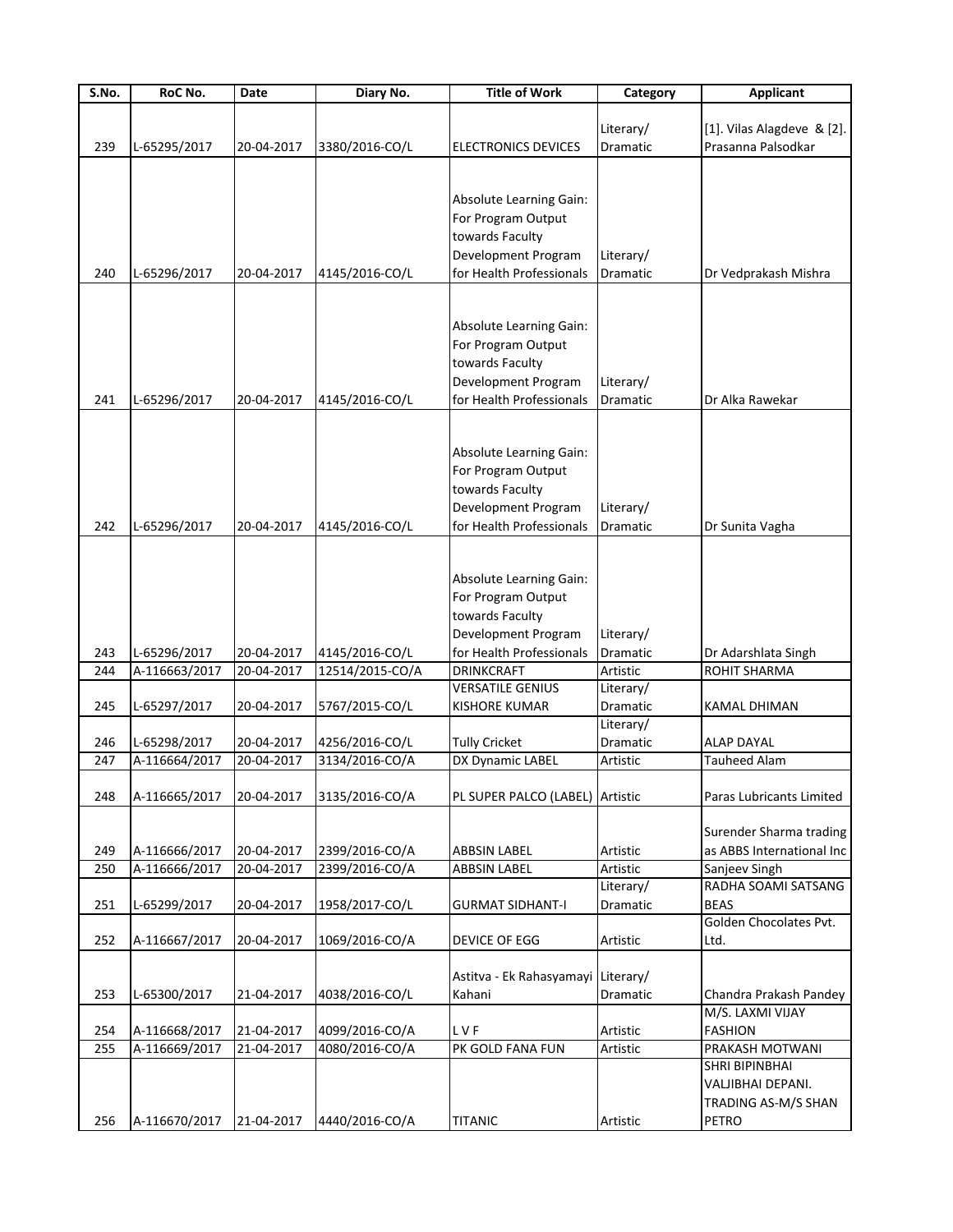| S.No. | RoC No.       | Date       | Diary No.       | <b>Title of Work</b>           | Category              | <b>Applicant</b>                         |
|-------|---------------|------------|-----------------|--------------------------------|-----------------------|------------------------------------------|
| 257   | A-116671/2017 | 21-04-2017 | 3402/2016-CO/A  | <b>JOY GOPAL</b>               | Artistic              | <b>DAS BROTHERS</b>                      |
|       |               |            |                 | <b>SUMAN S SMILE BHARI</b>     |                       | MB TEA AND ALLIED                        |
| 258   | A-116672/2017 | 21-04-2017 | 4850/2016-CO/A  | CHAI                           | Artistic              | PRODUCTS PVT LTD                         |
|       |               |            |                 |                                |                       | SUPER CASSETTES                          |
|       |               |            |                 | <b>BHOR BHAYEE SAI SAI</b>     |                       | <b>INDUSTRIES PRIVATE</b>                |
| 259   | SR-11920/2017 | 21-04-2017 | 5405/2016-CO/SR | SAI MERE SAI                   | Sound Recording       | LIMITED                                  |
|       |               |            |                 |                                |                       | <b>SUPER CASSETTES</b>                   |
|       |               |            |                 | MERE HONTHON PE SAI            |                       | <b>INDUSTRIES PRIVATE</b>                |
| 260   | SR-11921/2017 | 21-04-2017 | 5409/2016-CO/SR | SAI MERE SAI                   | Sound Recording       | <b>LIMITED</b>                           |
|       |               |            |                 |                                |                       | <b>SUPER CASSETTES</b>                   |
|       |               |            |                 |                                |                       | <b>INDUSTRIES PRIVATE</b>                |
| 261   | SR-11922/2017 | 21-04-2017 | 5414/2016-CO/SR | SAI SAI MERE SAI               | Sound Recording       | LIMITED                                  |
|       |               |            |                 |                                |                       | <b>SUPER CASSETTES</b>                   |
|       |               |            |                 | VIPDA AAN PADI SAI SAI         |                       | <b>INDUSTRIES PRIVATE</b>                |
| 262   | SR-11923/2017 | 21-04-2017 | 5413/2016-CO/SR | <b>MERE SAI</b>                | Sound Recording       | LIMITED                                  |
|       |               |            |                 |                                |                       | SUPER CASSETTES                          |
|       |               |            |                 | KAISA LAGA DARBAR SAI          |                       | <b>INDUSTRIES PRIVATE</b>                |
|       |               |            |                 |                                |                       |                                          |
| 263   | SR-11924/2017 | 21-04-2017 | 5410/2016-CO/SR | SAI MERE SAI                   | Sound Recording       | <b>LIMITED</b><br><b>SUPER CASSETTES</b> |
|       |               |            |                 |                                |                       |                                          |
|       |               |            |                 |                                |                       | <b>INDUSTRIES PRIVATE</b>                |
| 264   | SR-11925/2017 | 21-04-2017 | 5408/2016-CO/SR | SAI SAI MERE SAI               | Sound Recording       | <b>LIMITED</b>                           |
|       |               |            |                 |                                |                       | <b>SUPER CASSETTES</b>                   |
|       |               |            |                 | AAO BHAI AAO PALKI SAI         |                       | <b>INDUSTRIES PRIVATE</b>                |
| 265   | SR-11926/2017 | 21-04-2017 | 5407/2016-CO/SR | SAI MERE SAI                   | Sound Recording       | <b>LIMITED</b>                           |
|       |               |            |                 | SAINATH TUMHARE                |                       | <b>SUPER CASSETTES</b>                   |
|       |               |            |                 | DUM SE SAI SAI MERE            |                       | <b>INDUSTRIES PRIVATE</b>                |
| 266   | SR-11927/2017 | 21-04-2017 | 5411/2016-CO/SR | SAI                            | Sound Recording       | LIMITED                                  |
|       |               |            |                 |                                |                       | <b>SUPER CASSETTES</b>                   |
|       |               |            |                 | MAAT PITA TUM MERE             |                       | <b>INDUSTRIES PRIVATE</b>                |
| 267   | SR-11928/2017 | 21-04-2017 | 5406/2016-CO/SR | SAI SAI MERE SAI               | Sound Recording       | LIMITED                                  |
|       |               |            |                 |                                |                       |                                          |
|       |               |            |                 |                                |                       | OMEGA HEALTHCARE                         |
|       |               |            |                 | ACCOUNTS RECEIVABLES Literary/ |                       | <b>MANAGEMENT SERVICES</b>               |
| 268   | L-65301/2017  | 21-04-2017 | 28875/2013-CO/L | MANAGEMENT SYSTEM              | Dramatic              | PRIVATE LIMITED                          |
|       |               |            |                 |                                |                       |                                          |
|       |               |            |                 |                                |                       | <b>SHRI VEMURI</b>                       |
| 269   | A-116673/2017 | 21-04-2017 | 19573/2012-CO/A | <b>AGILE GROUP</b>             | Artistic              | RAMAKOTESWAR RAO                         |
|       |               |            |                 |                                |                       |                                          |
|       |               |            |                 |                                |                       | <b>VEMURI</b>                            |
| 270   | A-116674/2017 | 21-04-2017 | 19550/2012-CO/A | WESTBERRY SCHOOL               | Artistic              | RAMAKOTESHWAR RAO                        |
|       |               |            |                 |                                |                       |                                          |
| 271   | A-116674/2017 | 21-04-2017 | 19550/2012-CO/A | <b>WESTBERRY SCHOOL</b>        | Artistic              | VEMURI MEENA KUMARI                      |
| 272   | A-116674/2017 | 21-04-2017 | 19550/2012-CO/A | <b>WESTBERRY SCHOOL</b>        | Artistic              | <b>VEMURI AMARNATH</b>                   |
| 273   | A-116674/2017 | 21-04-2017 | 19550/2012-CO/A | WESTBERRY SCHOOL               | Artistic              | <b>VEMURI GEETHA</b>                     |
|       |               |            |                 |                                |                       | M/S MOTORFAB SALES                       |
| 274   |               | 21-04-2017 |                 | <b>ARACELI</b>                 |                       | PVT. LTD.                                |
|       | A-116675/2017 |            | 39159/2013-CO/A | THE DIVINE VOLUME              | Artistic<br>Literary/ |                                          |
|       |               |            |                 |                                |                       |                                          |
| 275   | L-65302/2017  | 21-04-2017 | 3060/2016-CO/L  | <b>XXX</b>                     | Dramatic              | DR O P KOHLI                             |
|       |               |            |                 | <b>KIDS WRITING SKILLS-</b>    |                       | JP Schools and                           |
|       |               |            |                 | CAPITAL & SMALL                | Literary/             | <b>Publications Private</b>              |
| 276   | L-65303/2017  | 21-04-2017 | 4550/2016-CO/L  | LETTERS                        | Dramatic              | Limited                                  |
|       |               |            |                 |                                |                       | JP Schools and                           |
|       |               |            |                 | FUN WITH ALPHABETS -           | Literary/             | <b>Publications Private</b>              |
| 277   | L-65304/2017  | 21-04-2017 | 4526/2016-CO/L  | Series A                       | Dramatic              | Limited                                  |
|       |               |            |                 |                                |                       | JP Schools and                           |
|       |               |            |                 | ME AND MY WORLD -              | Literary/             | <b>Publications Private</b>              |
| 278   | L-65305/2017  | 21-04-2017 | 4547/2016-CO/L  | Series B                       | Dramatic              | Limited                                  |
|       |               |            |                 |                                |                       |                                          |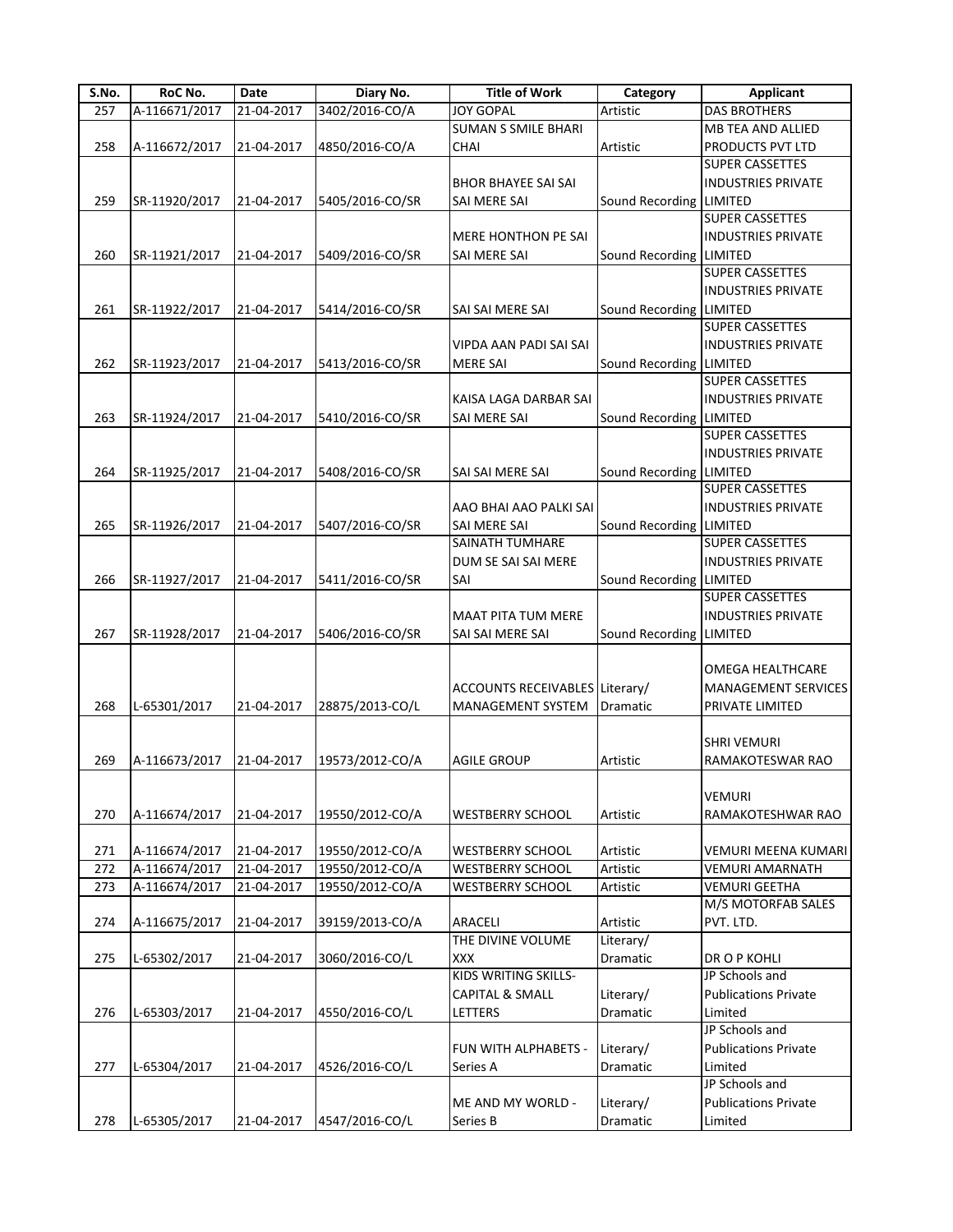| S.No. | RoC No.       | Date       | Diary No.       | <b>Title of Work</b>                    | Category        | <b>Applicant</b>            |
|-------|---------------|------------|-----------------|-----------------------------------------|-----------------|-----------------------------|
|       |               |            |                 |                                         |                 | JP Schools and              |
|       |               |            |                 | PRIMER ENGLISH - Series Literary/       |                 | <b>Publications Private</b> |
| 279   | L-65306/2017  | 21-04-2017 | 4562/2016-CO/L  | С                                       | Dramatic        | Limited                     |
|       |               |            |                 |                                         |                 | JP Schools and              |
|       |               |            |                 | <b>HANDS ON COLOURS -</b>               | Literary/       | <b>Publications Private</b> |
| 280   | L-65307/2017  | 21-04-2017 | 4557/2016-CO/L  | Series B                                | Dramatic        | Limited                     |
|       |               |            |                 |                                         |                 | JP Schools and              |
|       |               |            |                 |                                         | Literary/       | <b>Publications Private</b> |
| 281   | L-65308/2017  | 21-04-2017 | 4536/2016-CO/L  | KIDS MIND - Series A                    | Dramatic        | Limited                     |
|       |               |            |                 |                                         |                 | JP Schools and              |
|       |               |            |                 |                                         |                 | <b>Publications Private</b> |
|       |               |            |                 |                                         | Literary/       |                             |
| 282   | L-65309/2017  | 21-04-2017 | 4572/2016-CO/L  | KIDS MIND - Series C                    | Dramatic        | Limited                     |
|       |               |            |                 |                                         |                 | JP Schools and              |
|       |               |            |                 |                                         | Literary/       | <b>Publications Private</b> |
| 283   | L-65310/2017  | 21-04-2017 | 4543/2016-CO/L  | KIDS ENGLISH - Series B                 | Dramatic        | Limited                     |
|       |               |            |                 |                                         |                 | JP Schools and              |
|       |               |            |                 | <b>HANDS ON COLOURS -</b>               | Literary/       | <b>Publications Private</b> |
| 284   | L-65311/2017  | 21-04-2017 | 4533/2016-CO/L  | Series A                                | Dramatic        | Limited                     |
|       |               |            |                 |                                         |                 | JP Schools and              |
|       |               |            |                 | PRE-SCHOOL PATTERNS                     | Literary/       | <b>Publications Private</b> |
| 285   | L-65312/2017  | 21-04-2017 | 4530/2016-CO/L  | Series A                                | Dramatic        | Limited                     |
|       |               |            |                 |                                         |                 | JP Schools and              |
|       |               |            |                 |                                         | Literary/       | <b>Publications Private</b> |
|       |               |            |                 |                                         |                 |                             |
| 286   | L-65313/2017  | 21-04-2017 | 4566/2016-CO/L  | <b>AKSHAR SAGAR - Series COPramatic</b> |                 | Limited                     |
| 287   | A-116676/2017 | 24-04-2017 | 3324/2016-CO/A  | <b>VIMAL MATCHES</b>                    | Artistic        | <b>BABLU SHIVHARE</b>       |
|       |               |            |                 | BARAYA JO KADAM TUM Literary/           |                 |                             |
| 288   | L-65314/2017  | 24-04-2017 | 3764/2016-CO/L  | NA [ POEM ]                             | Dramatic        | <b>SURYA KUMAR DUBEY</b>    |
|       |               |            |                 |                                         |                 | <b>NALIN CHANDUBHAI</b>     |
|       |               |            |                 |                                         |                 | KHANT, PROPRIETER OF        |
|       |               |            |                 |                                         |                 | <b>MANN METAL</b>           |
| 289   | A-116677/2017 | 24-04-2017 | 4219/2016-CO/A  | <b>REAL PARAGON</b>                     | Artistic        | <b>INDUSTRIES</b> ]         |
|       |               |            |                 |                                         |                 | SHAILESH PREMJIBHAI         |
| 290   | A-116678/2017 | 24-04-2017 | 4221/2016-CO/A  | <b>GAJANAN FOOD HUB</b>                 | Artistic        | <b>MALANI</b>               |
|       |               |            |                 |                                         |                 |                             |
|       |               |            |                 |                                         |                 | THE ADD. GENERAL            |
|       |               |            |                 |                                         |                 | MANAGER P AND P             |
|       |               |            |                 |                                         |                 | <b>HINDUSTAN</b>            |
|       |               |            |                 |                                         |                 |                             |
|       |               |            |                 | <b>ONLINE MEDICAL</b>                   |                 | AERONAUTICS LTD.            |
|       |               |            |                 | APPOINTMENT AND                         | Literary/       | <b>ACCESSORIES DIVISION</b> |
| 291   | L-65315/2017  | 24-04-2017 | 4209/2016-CO/L  | PRESCRIPTION SYSTEM                     | Dramatic        | <b>LUCKHNOW</b>             |
|       |               |            |                 |                                         |                 |                             |
|       |               |            |                 | Chal ne aaje hun khud ne Literary/      |                 |                             |
| 292   | L-65316/2017  | 24-04-2017 | 4189/2016-CO/L  | malva jaav                              | Dramatic        | Rishad Joshi                |
|       |               |            |                 |                                         | Literary/       | SHRI AMIT BAPURAO           |
| 293   | L-65317/2017  | 24-04-2017 | 4431/2016-CO/L  | CAMFER                                  | Dramatic        | RATHOD                      |
|       |               |            |                 |                                         | Literary/       |                             |
| 294   | L-65318/2017  | 24-04-2017 | 4430/2016-CO/L  | <b>BEAUTY VOICE</b>                     | Dramatic        | S.C. KARAJAGI               |
|       |               |            |                 |                                         |                 |                             |
| 295   | SR-11929/2017 | 24-04-2017 | 4106/2016-CO/SR | In my mind                              | Sound Recording |                             |
|       |               |            |                 |                                         |                 | Avinash Kashyap             |
|       |               |            |                 |                                         |                 |                             |
| 296   | A-116679/2017 | 24-04-2017 | 4282/2016-CO/A  | <b>MAHILA CARE</b>                      | Artistic        | DR. SULTAN SHEIKH RAJ       |
| 297   | A-116680/2017 | 24-04-2017 | 4233/2016-CO/A  | <b>UPSTAR</b>                           | Artistic        | AJIT KUMAR GUPTA            |
|       |               |            |                 |                                         |                 |                             |
| 298   | A-116681/2017 | 24-04-2017 | 4285/2016-CO/A  | YOUNG MAN                               | Artistic        | DR. SULTAN SHEIKH RAJ       |
|       |               |            |                 |                                         |                 |                             |
| 299   | A-116682/2017 | 24-04-2017 | 4284/2016-CO/A  | P-RELAX                                 | Artistic        | DR. SULTAN SHEIKH RAJ       |
|       |               |            |                 |                                         |                 |                             |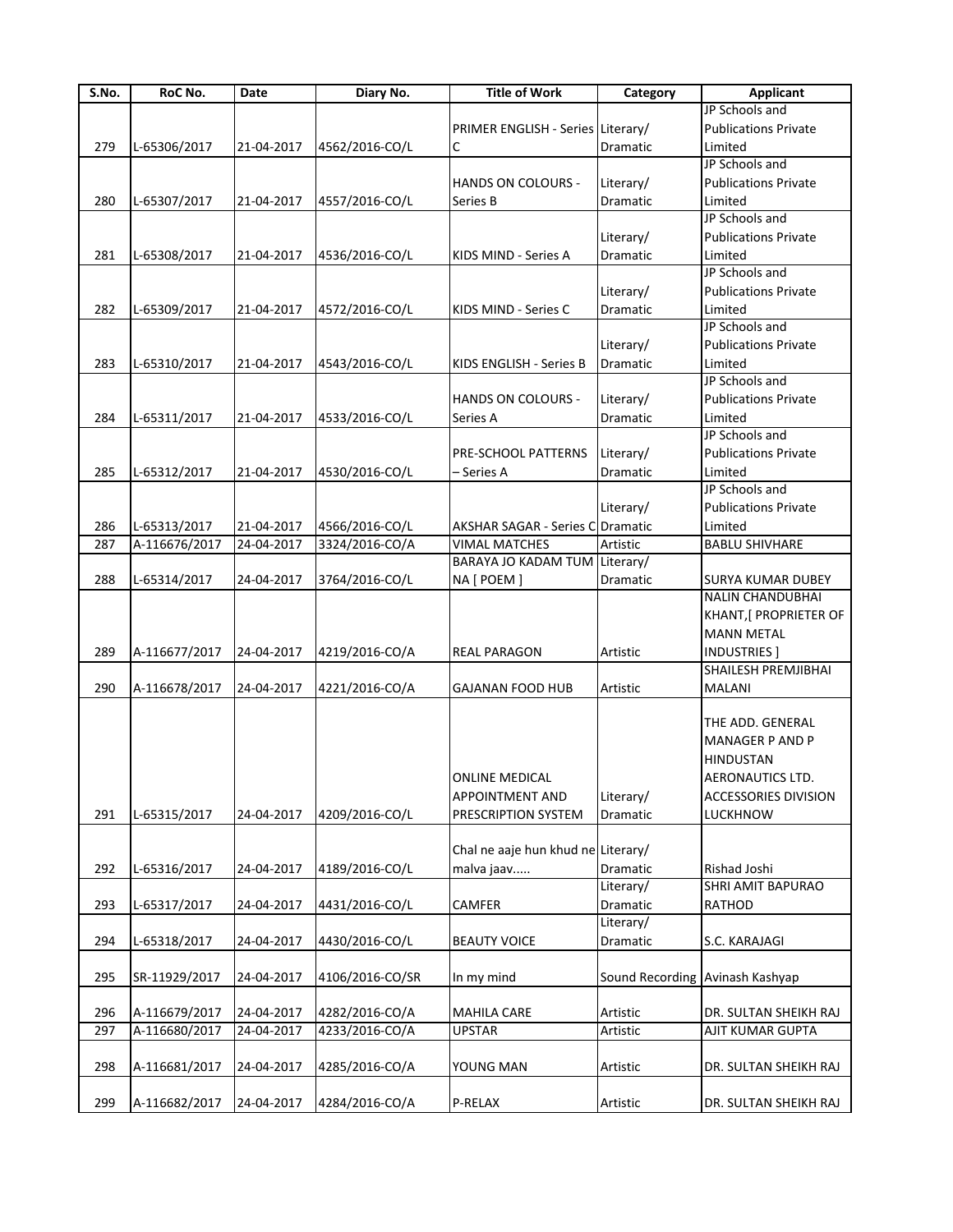| S.No. | RoC No.       | Date       | Diary No.      | <b>Title of Work</b>    | Category  | <b>Applicant</b>                 |
|-------|---------------|------------|----------------|-------------------------|-----------|----------------------------------|
|       |               |            |                |                         |           |                                  |
| 300   | A-116683/2017 | 24-04-2017 | 4283/2016-CO/A | NIGHT STOP              | Artistic  | DR. SULTAN SHEIKH RAJ            |
|       |               |            |                |                         | Literary/ | <b>BHARAT MERUBHAI</b>           |
| 301   | L-65319/2017  | 25-04-2017 | 4906/2016-CO/L | SAROV AR KE US PAR      | Dramatic  | <b>BAROT</b>                     |
|       |               |            |                |                         |           |                                  |
|       |               |            |                |                         |           | RUCHEETA RAMAKANT                |
| 302   | A-116684/2017 | 25-04-2017 | 4890/2016-CO/A | <b>HYDRO JAL PLUS</b>   | Artistic  | <b>GAIKWAD</b>                   |
|       |               |            |                |                         |           |                                  |
| 303   | A-116685/2017 | 25-04-2017 | 4905/2016-CO/A | <b>ECOSLIM</b>          | Artistic  | SWASTIK CERACON LTD.             |
| 304   | A-116686/2017 | 25-04-2017 | 4903/2016-CO/A | <b>CENGRES ART</b>      | Artistic  | CENGRES TILES LTD.               |
| 305   | A-116687/2017 | 25-04-2017 | 4900/2016-CO/A | ANGLE                   | Artistic  | ANGEL PUMPS PVT. LTD.            |
|       |               |            |                |                         |           | <b>CULTURE CUISINES INDIA</b>    |
| 306   | A-116688/2017 | 25-04-2017 | 4901/2016-CO/A | <b>COFFEE CULTURE</b>   | Artistic  | PVT. LTD                         |
| 307   | A-116689/2017 | 25-04-2017 | 4902/2016-CO/A | RAJ                     | Artistic  | <b>RAJ TRADERS</b>               |
| 308   | A-116690/2017 | 25-04-2017 | 4865/2016-CO/A | <b>JAMBO VIRAL</b>      | Artistic  | KANUBHAI C. PATEL                |
| 309   | A-116691/2017 | 25-04-2017 | 4866/2016-CO/A | <b>RAJU VIRAL</b>       | Artistic  | KANUBHAI C. PATEL                |
|       |               |            |                |                         |           | JABBARSINGH H.                   |
| 310   | A-116692/2017 | 25-04-2017 | 4868/2016-CO/A | AALYA                   | Artistic  | <b>RATHOD</b>                    |
|       |               |            |                |                         | Literary/ | DR KRISHAN DEV                   |
| 311   | L-65320/2017  | 25-04-2017 | 6653/2015-CO/L | <b>BURNING INDIA</b>    | Dramatic  | AGRAWAL ARVIND                   |
|       |               |            |                | Ajanmi - Ek Jeevan Ek   | Literary/ |                                  |
| 312   | L-65321/2017  | 27-04-2017 | 4481/2016-CO/L | Mrityu                  | Dramatic  | DEEPAK SHARMA                    |
|       |               |            |                |                         |           | 1. MR. SAURABH                   |
|       |               |            |                |                         |           | AGRAWAL & 2. MS.                 |
| 313   | A-116693/2017 | 28-04-2017 | 4852/2016-CO/A | <b>FIONA SOLITAIRES</b> | Artistic  | MANJU AGRAWAL                    |
|       |               |            |                |                         |           | MR. RAGHAVENDRA                  |
|       |               |            |                |                         |           | <b>ACHARYA &amp; MR. PRITHVI</b> |
| 314   | A-116694/2017 | 28-04-2017 | 4845/2016-CO/A | ACHARYA                 | Artistic  | <b>ACHARYA</b>                   |
|       |               |            |                |                         |           | MR. RAGHAVENDRA                  |
|       |               |            |                |                         |           | <b>ACHARYA &amp; MR. PRITHVI</b> |
| 315   | A-116695/2017 | 28-04-2017 | 4847/2016-CO/A | <b>ACHARYA PRODUCTS</b> | Artistic  | <b>ACHARYA</b>                   |
|       |               |            |                |                         |           | SHAM AUTO &                      |
| 316   | A-116696/2017 | 28-04-2017 | 5381/2016-CO/A | SAT                     | Artistic  | <b>TRACTORS</b>                  |
| 317   | A-116697/2017 | 28-04-2017 | 5386/2016-CO/A | <b>TEACHER</b>          | Artistic  | <b>RADIANT KNITWEARS</b>         |
|       |               |            |                |                         |           | LAKSHMI TRADERS &                |
| 318   | A-116698/2017 | 28-04-2017 | 5387/2016-CO/A | <b>QUEEN'S LAND</b>     | Artistic  | MANUFACTURERS                    |
| 319   | A-116699/2017 | 28-04-2017 | 5384/2016-CO/A | F.C. DOD'S              | Artistic  | F.C. INDUSTRIES                  |
| 320   | A-116700/2017 | 28-04-2017 | 5391/2016-CO/A | <b>INDO TIGER</b>       | Artistic  | <b>BALDEV SONS</b>               |
|       |               |            |                |                         |           | <b>ASIAN CRANES &amp;</b>        |
| 321   | A-116701/2017 | 28-04-2017 | 5390/2016-CO/A | <b>ASIAN NATIONAL</b>   | Artistic  | <b>ELEVATORS</b>                 |
| 322   | A-116702/2017 | 28-04-2017 | 5371/2016-CO/A | SARVOTAM                | Artistic  | PUNJAB TIMBER                    |
|       |               |            |                |                         |           | <b>FRIENDS ORCHESTRA &amp;</b>   |
| 323   | A-116703/2017 | 28-04-2017 | 5430/2016-CO/A | <b>DEVICE</b>           | Artistic  | DJ'S                             |
|       |               |            |                |                         |           | <b>HARPAL SINGH</b>              |
|       |               |            |                |                         |           | PASSRICHA                        |
| 324   | A-116704/2017 | 28-04-2017 | 5380/2016-CO/A | <b>GOLDEN PIGEON</b>    | Artistic  | (PROPRIETOR)                     |
|       |               |            |                | <b>KAKSS AN INDIAN</b>  |           |                                  |
| 325   | A-116705/2017 | 28-04-2017 | 5508/2016-CO/A | <b>SPORTY WARDROBE</b>  | Artistic  | KAKSS EXPORTERS                  |
|       |               |            |                | AFLO GET YOUR           |           |                                  |
| 326   | A-116706/2017 | 28-04-2017 | 5507/2016-CO/A | <b>MONEY'S WORTH</b>    | Artistic  | <b>AUTO FLOW</b>                 |
| 327   | A-116707/2017 | 28-04-2017 | 5388/2016-CO/A | arnan                   | Artistic  | <b>GOYAL TRADERS</b>             |
| 328   | A-116708/2017 | 28-04-2017 | 5378/2016-CO/A | <b>B'SMART</b>          | Artistic  | A GOEL EMPORIUM                  |
| 329   | A-116709/2017 | 28-04-2017 | 5389/2016-CO/A | <b>BLT</b>              | Artistic  | <b>B. LAL TULI &amp; SONS</b>    |
|       |               |            |                |                         | Literary/ |                                  |
| 330   | L-65322/2017  | 28-04-2017 | 4395/2016-CO/L | SHRI SAI DIVYA PUJA     | Dramatic  | K.Padmavathi                     |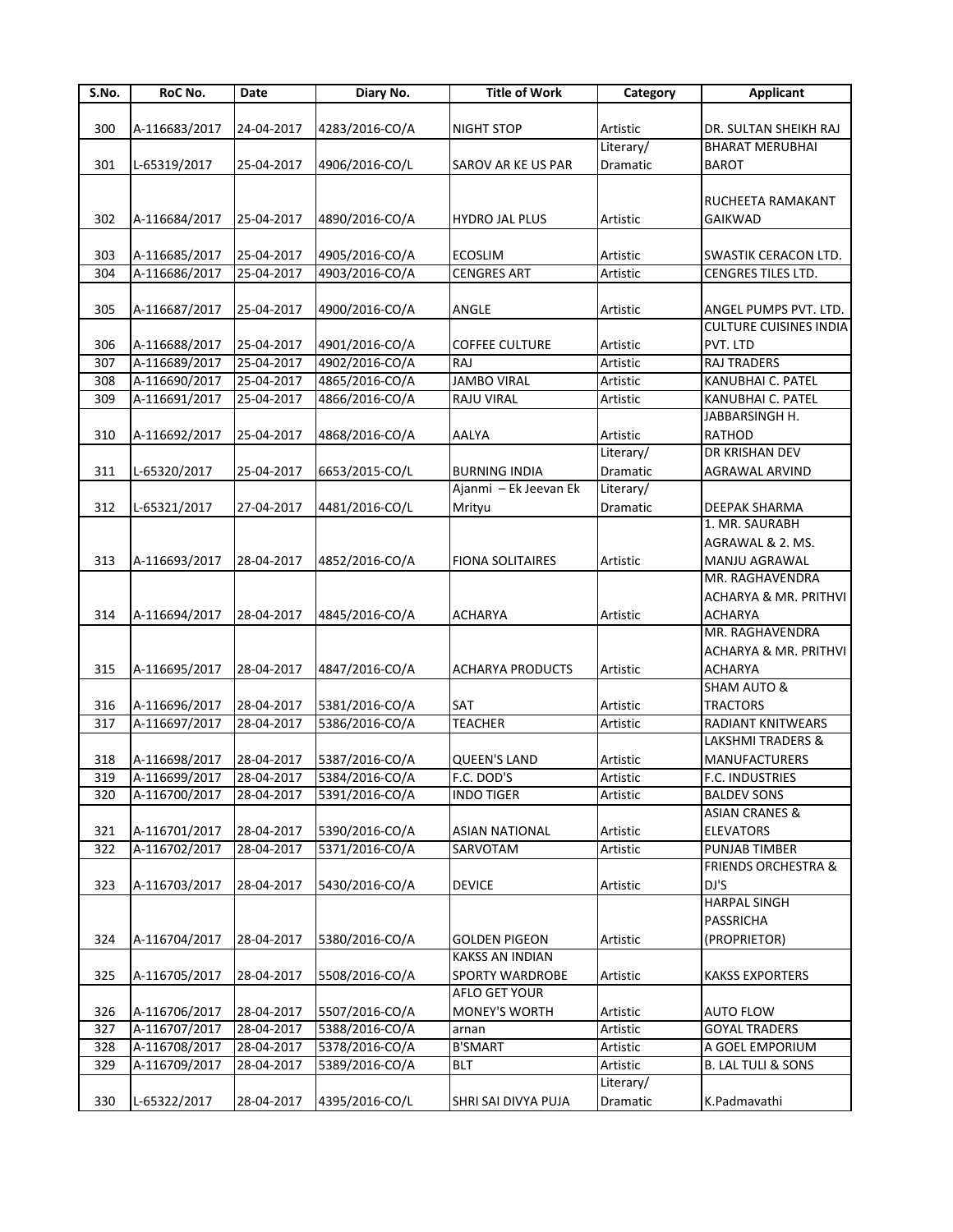| S.No. | RoC No.       | Date       | Diary No.        | <b>Title of Work</b>          | Category  | <b>Applicant</b>             |
|-------|---------------|------------|------------------|-------------------------------|-----------|------------------------------|
|       |               |            |                  |                               |           |                              |
|       |               |            |                  | <b>DATA ANALYSIS</b>          |           |                              |
|       |               |            |                  | PROCEDURE FOR                 |           |                              |
|       |               |            |                  | <b>EXPERIMENTS</b>            |           |                              |
|       |               |            |                  | CONDUCTED IN A HET            |           |                              |
|       |               |            |                  | <b>TRANSFER TEST FACILITY</b> |           |                              |
|       |               |            |                  | WITH NON-UNIFORMLY            | Literary/ | <b>BHARAT HEAVY</b>          |
| 331   | L-65323/2017  | 28-04-2017 | 24698/2012-CO/L  | <b>HEATED TUBE</b>            | Dramatic  | <b>ELECTRICALS LIMITED</b>   |
|       |               |            |                  |                               | Computer  | SHRI. MG                     |
| 332   | SW-9034/2017  | 28-04-2017 | 18348/2012-CO/SW | <b>HEALTH OBJECT</b>          | Software  | SEETHARAMAIAH                |
|       |               |            |                  |                               | Computer  | SHRI. PRABHAKAR              |
| 333   | SW-9034/2017  | 28-04-2017 | 18348/2012-CO/SW | <b>HEALTH OBJECT</b>          | Software  | ANASWAMY                     |
|       |               |            |                  |                               | Computer  |                              |
| 334   | SW-9034/2017  | 28-04-2017 | 18348/2012-CO/SW | <b>HEALTH OBJECT</b>          | Software  | DR. R. GUNASEELAN            |
|       |               |            |                  |                               | Literary/ |                              |
| 335   | L-65324/2017  | 28-04-2017 | 56917/2014-CO/M  | Aasra hai tu mera             | Dramatic  | Akash Tiwari                 |
|       |               |            |                  | EK ONNO PREMER                | Literary/ |                              |
| 336   | L-65325/2017  | 28-04-2017 | 4771/2016-CO/L   | GALPO 1ST VOL                 | Dramatic  | Palash Porel                 |
|       |               | 28-04-2017 |                  |                               | Artistic  | <b>JIYALAL ENTERPRISES</b>   |
| 337   | A-116710/2017 |            | 4942/2016-CO/A   | <b>JIYALAL</b>                |           |                              |
|       |               |            |                  |                               | Literary/ |                              |
| 338   | L-65326/2017  | 28-04-2017 | 5644/2016-CO/L   | JELLY                         | Dramatic  | Vijay Kumar Shukla           |
|       |               |            |                  |                               |           | M/S OM ACCESS REALITY        |
| 339   | A-116711/2017 | 28-04-2017 | 5858/2016-CO/A   | OM ACCESS REALTY              | Artistic  | <b>PVT LTD</b>               |
|       |               |            |                  |                               |           | MR. LAKSHMI CHAND            |
| 340   | A-116712/2017 | 28-04-2017 | 5865/2016-CO/A   | <b>555 POHA</b>               | Artistic  | <b>HABLANI</b>               |
|       |               |            |                  |                               |           |                              |
|       |               |            |                  |                               |           | MS. PEPTECH BUILDERS         |
| 341   | A-116713/2017 | 28-04-2017 | 5860/2016-CO/A   | PEPTECH                       | Artistic  | & DEVELOPERS P. LTD          |
| 342   | A-116714/2017 | 28-04-2017 | 5866/2016-CO/A   | SIN                           | Artistic  | MRS. SAPNA MITTAL            |
|       |               |            |                  |                               |           | MS. TECHNO                   |
|       |               |            |                  |                               |           | <b>ASSOCIATES INDUSTRIES</b> |
| 343   | A-116715/2017 | 28-04-2017 | 5869/2016-CO/A   | <b>COMFY PILLO</b>            | Artistic  | P. LTD                       |
|       |               |            |                  |                               |           | MR. VINAY                    |
| 344   | A-116716/2017 | 28-04-2017 | 5870/2016-CO/A   | PEPTECH TIME                  | Artistic  | CHAOURASIYA                  |
|       |               |            |                  |                               |           | <b>MS.PLASTER INFRA TECG</b> |
| 345   | A-116717/2017 | 28-04-2017 | 5871/2016-CO/A   | <b>INFRATECH</b>              | Artistic  | INDIA PVT. LTD.              |
| 346   | A-116718/2017 | 28-04-2017 | 5862/2016-CO/A   | <b>KAVYA</b>                  | Artistic  | MR. AKASH GAHOI              |
|       |               |            |                  |                               | Literary/ |                              |
| 347   | L-65327/2017  | 28-04-2017 | 5641/2016-CO/L   | CHAIN_Ak SANGRASH             | Dramatic  | Vijay Kumar Shukla           |
|       |               |            |                  |                               |           |                              |
| 348   | A-116719/2017 | 28-04-2017 | 5385/2016-CO/A   | <b>OONERZY</b>                | Artistic  | <b>DIAMOND INDUSTRIES</b>    |
|       |               |            |                  |                               | Literary/ | <b>MEXUS EDUCATION</b>       |
| 349   | L-65328/2017  | 28-04-2017 | 12420/2012-CO/L  | <b>MEASURES - CAPACITY</b>    | Dramatic  | PRIVATE LIMITED              |
|       |               |            |                  |                               | Literary/ | <b>MEXUS EDUCATION</b>       |
|       |               |            |                  |                               |           |                              |
| 350   | L-53053/2013  | 28-04-2017 | 12408/2012-CO/L  | TIME GOES ON                  | Dramatic  | PRIVATE LIMITED              |
|       |               |            |                  |                               | Literary/ | <b>MEXUS EDUCATION</b>       |
| 351   | L-65329/2017  | 28-04-2017 | 12429/2012-CO/L  | <b>MEASURES- MASS</b>         | Dramatic  | PRIVATE LIMITED              |
|       |               |            |                  | COOL JUNK BUILD TO            |           | <b>COOL JUNK</b>             |
|       |               |            |                  | <b>LERN ELECTRONIC</b>        | Literary/ | TECHNOLOGIES PVT.            |
| 352   | L-65330/2017  | 28-04-2017 | 36112/2013-CO/L  | SERIES KIT-1 BOOK-1           | Dramatic  | LTD.                         |
|       |               |            |                  | COOL JUNK BUILD TO            |           | <b>COOL JUNK</b>             |
|       |               |            |                  | <b>LERN ELECTRONIC</b>        | Literary/ | TECHNOLOGIES PVT.            |
| 353   | L-65331/2017  | 28-04-2017 | 36115/2013-CO/L  | SERIES KIT-1 BOOK-2           | Dramatic  | LTD.                         |
|       |               |            |                  |                               |           |                              |
| 354   | A-116720/2017 | 28-04-2017 | 27958/2012-CO/A  | AFZAL PAN RASNA               | Artistic  | SOPARIWALA EXPORTS           |
|       |               |            |                  | <b>SOEX HERBAL HUKKA</b>      |           |                              |
| 355   | A-116721/2017 | 28-04-2017 | 27948/2012-CO/A  | PAN RASNA                     | Artistic  | SONEX INDIA PVT. LTD.        |
|       |               |            |                  |                               |           |                              |